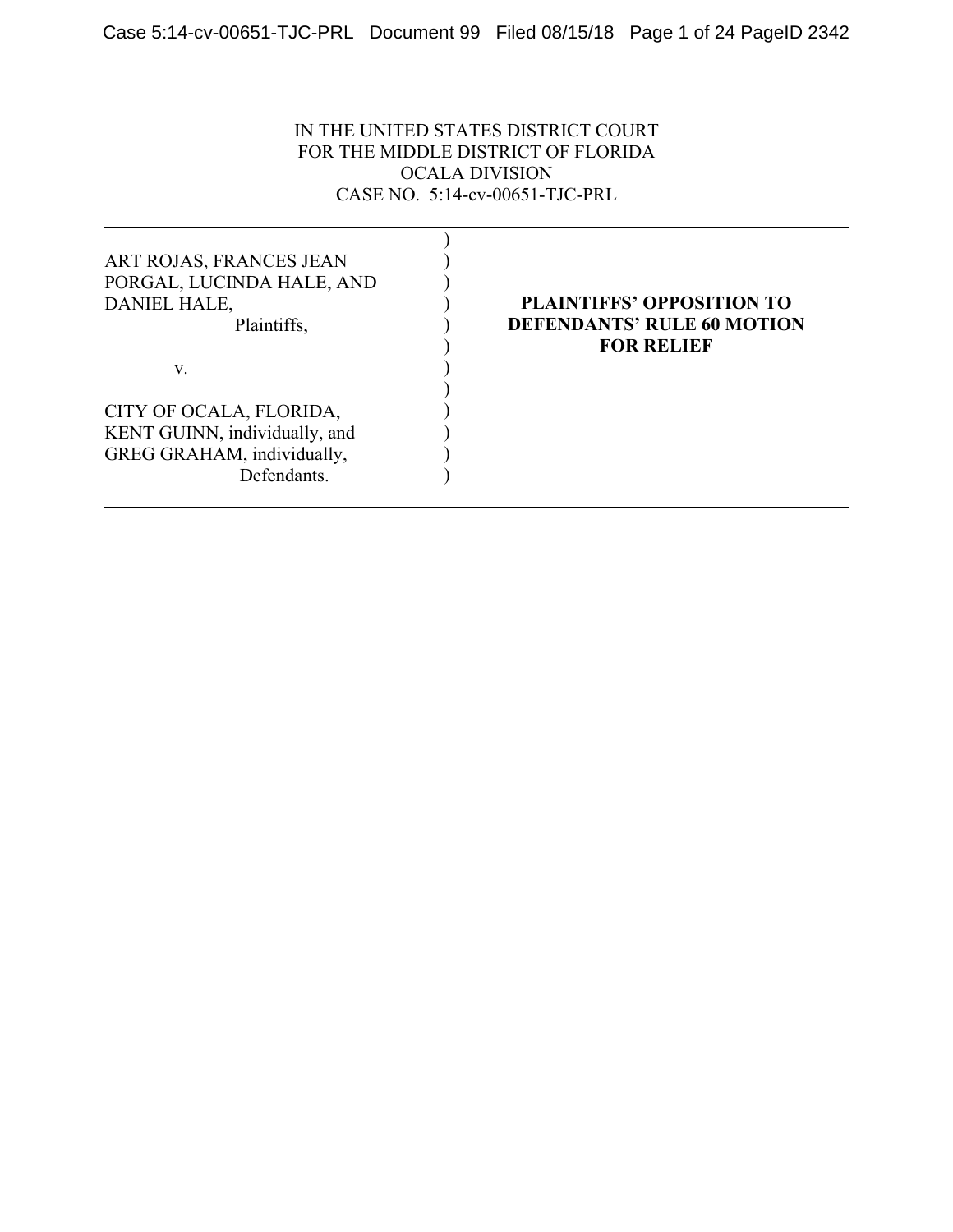## **I. The City is not entitled to Rule 60(b) relief.**

The City's Rule 60(b) motion must be denied. Rule 60(b) states that "the court may relieve a party . . . from a final judgment, order, or proceeding for the following reasons . . ." Fed. R. Civ. P. 60(b). Plaintiffs assume the City relies upon 60(b)(4) (void judgment) or else  $60(b)(6)$  (extraordinary circumstances),<sup>1</sup> as those are the only potentially applicable provisions. Relief under Rule 60(b) is "extraordinary and may only be granted in exceptional circumstances." *Zurich N. Am. v. Matrix Serv., Inc*., 426 F.3d 1281, 1289 (10th Cir. 2005) (internal quotation marks omitted). *See also Waddell v. Hemerson*, 329 F.3d 1300, 1309 n. 11 (11th Cir. 2003) ("It is for the public good that there be an end of litigation."). Factors that inform a district court's exercise of discretion<sup>2</sup> in ruling on a Rule  $60(b)$  motion are as follows:

(1) That final judgments *should not lightly be disturbed*; (2) that the Rule 60(b) motion is not to be used as a *substitute for appeal*; (3) that the rule should be liberally construed in order to achieve *substantial justice*; (4) whether the motion was made *within a reasonable time*; (5) whether . . . there is *merit in the movant's* claim or defense; (6) whether if the judgment was rendered after a trial on the merits the movant had a *fair opportunity to present his claim or defense*; (7) whether there are intervening equities that would make it inequitable to grant relief; and (8) any other factors relevant to the justice of the judgment under attack. These factors are to be considered in the light of the great desirability of preserving the principle of the finality of judgments.

*United States v. Gould*, 301 F.2d 353, 355-56 (5th Cir. 1962) (emphasis added). Rule 60 relief is unwarranted here because: (1) there is no merit to the City's mootness argument; (2) even if the City's arguments had merit, it had a nearly a year since *Flanigan's* was decided to present this argument; (3) the City is using Rule 60(b) as a substitute for appeal; and (4) the balance of equities weigh strongly against the City's demand for relief from nominal damages, *infra.* 

At the outset, the City is contravening the "well-recognized rule" that "precludes the use of a Rule 60(b) motion as a substitute for a proper and timely appeal." *Burnside v. Eastern* 

<sup>&</sup>lt;sup>1</sup> Relief under Rule 60(b)(6) "is an extraordinary remedy which may be invoked only upon a showing of exceptional circumstances, and that, absent such relief, an extreme and unexpected hardship will result."

*SEC v. N. Am. Clearing, Inc.*, 656 F. App'x 947, 949 (11th Cir. 2016) (citation omitted).<br><sup>2</sup> *Toole v. Baxter Healthcare Corp.*, 235 F.3d 1307, 1316-17 (11th Cir. 2000) (explaining the "sound discretion" of the district court in reviewing Rule 60(b) motions).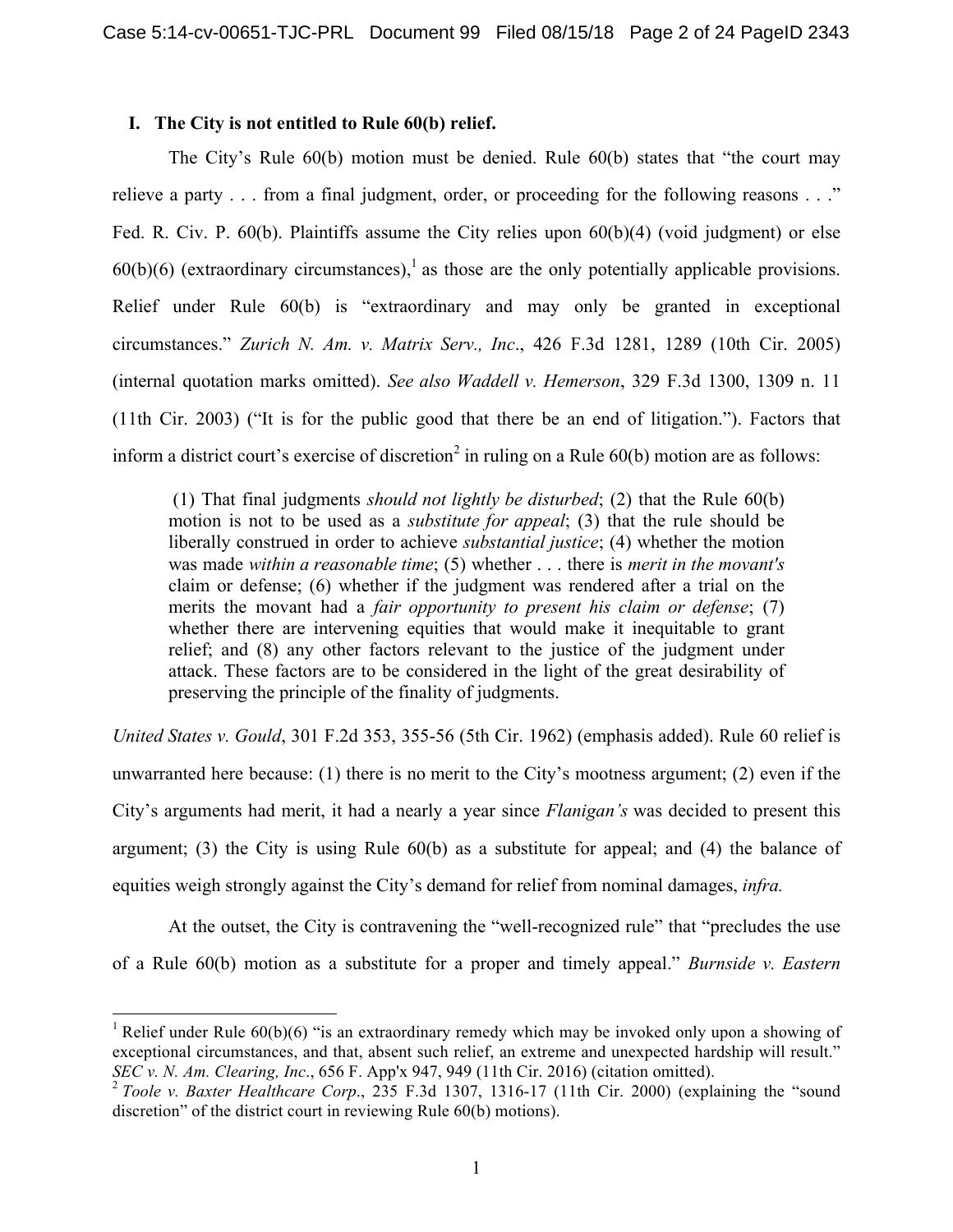*Airlines, Inc*., 519 F.2d 1127, 1128 (5th Cir.1975). A Rule 60(b)(4) or (6) motion must be made within a "reasonable time"  $60(c)(1)$ , and cannot be used as a substitute for an appeal. *United Student Aid Funds, Inc. v. Espinosa*, 559 U.S. 260, 270 (2010). On May 24, 2018, this Court granted Plaintiffs' Motion for Summary Judgment against the City and Chief Graham (collectively "City" unless otherwise noted), and awarded each plaintiff nominal damages. (Doc.88). On June 25, 2018, the City filed a notice of appeal (Doc.91), pending 18-12679. On July 9, 2018, the City filed its Rule 60(b) Motion (Doc.94), arguing that *Flanigan's Enters. v. City of Sandy Springs*, 868 F.3d 1248, 1253 (11th Cir. 2017) (en banc), decided on August 23, 2017, requires this Court to vacate its May 24, 2018 (Doc.88) order on mootness and standing grounds. (Doc.94 at 1). On the same day, the City filed its "Civil Appeal Statement" asserting the very same mootness and standing issues raised in the Rule 60(b) Motion. (Ex.1). The City offers no explanation for using Rule 60(b) as the vehicle for presenting its arguments in lieu of appeal.

A district court lacks jurisdiction "to *grant* relief under Rule 60(b)" while an appeal is pending. *Madura v. BAC Home Loans Servicing, LP*, 2015 U.S. Dist. LEXIS 32667, at \*9 n.8 (M.D. Fla. Feb. 5, 2015) (emphasis added). "A district court, however, retains jurisdiction to entertain and *deny* a Rule 60(b) motion after the filing of an appeal." *Id.* (emphasis added).<sup>3</sup>

Furthermore, "Rule 60(b)(4) does not provide a license for litigants to sleep on their rights." *Espinosa*, 559 U.S. at 275 (denying Rule 60(b) relief because the defendant "forfeited its arguments . . . by failing to raise a timely objection"). The City waited until July 18, 2018 nearly a year after *Flanigan's* was decided—to raise its *Flanigan's* mootness argument without any "reason . . . for failing to take action sooner.'" *Fails v. Byrd*, 2018 U.S. Dist. LEXIS 96013, at \*2-3 (N.D. Fla. May 21, 2018) (quoting *BUC Int'l Corp. v. Int'l Yacht Council Ltd.,* 517 F.3d

 <sup>3</sup> *See also Madura v. BAC Home Loans Servicing, LP,* 2018 U.S. App. LEXIS 12290, at \*10 (11th Cir. May 8, 2018); Fed. R. App. P. 12.1 advisory committee's notes ("After an appeal has been docketed and while it remains pending, the district court cannot grant relief under a rule such as Civil Rule 60(b) without remand. But it can entertain the motion and deny it.").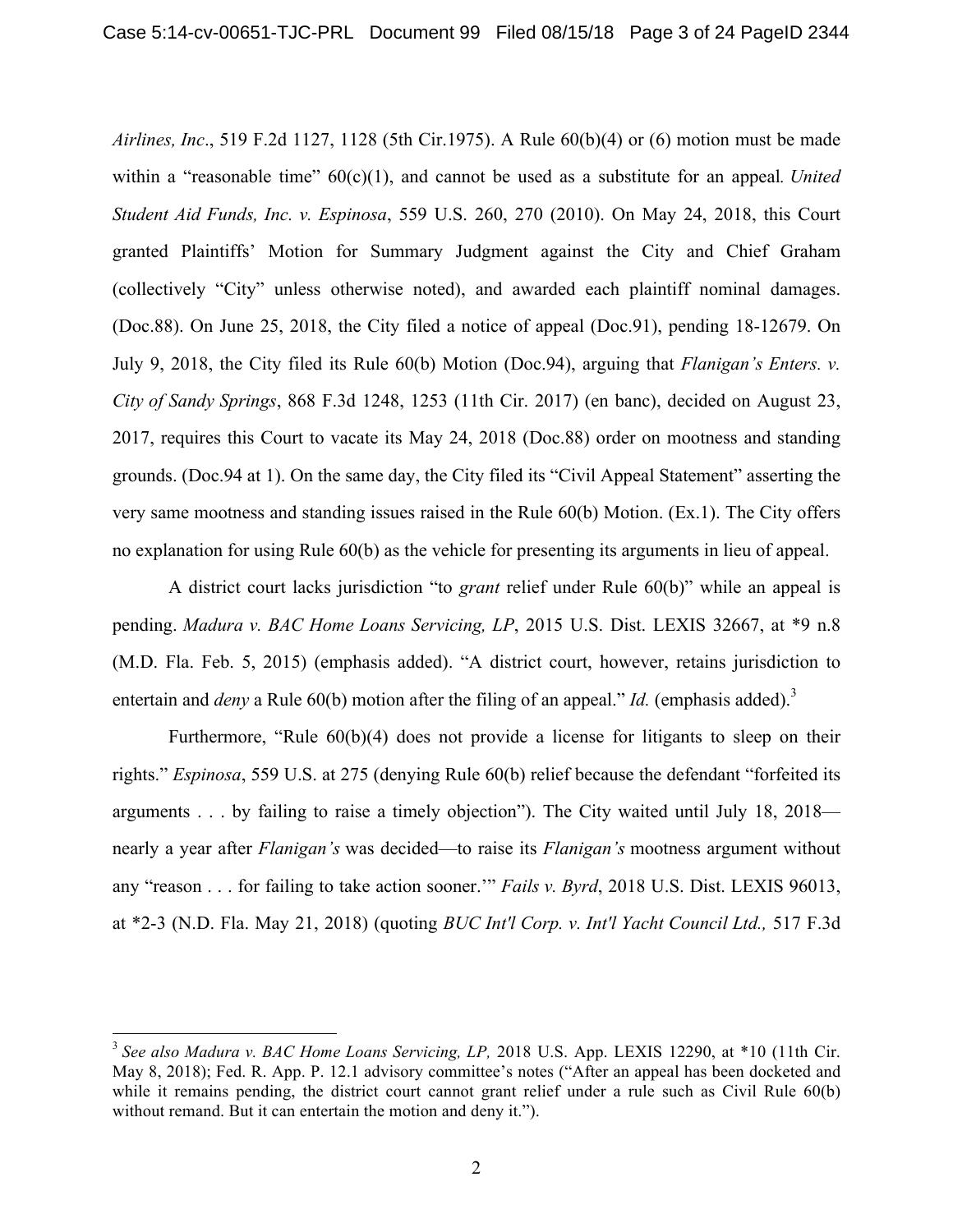1271, 1275-76 (11th Cir. 2008)).<sup>4</sup> A district court should "deny a Rule 60(b)(4) motion" where the moving party "'does not give an acceptable reason for this delay.'" *Gill v. Wells*, 610 Fed. App'x 809, 812 (11th Cir. 2015) (citation omitted). *See Stansell v. Revolutionary Armed Forces of Columbia*, 771 F.3d 713, 737 (11th Cir. 2014) ("Because Herrera knowingly sat on his rights for *nine months* before filing anything at all with the district court, he waived his right to object" under Rule 60(b)(4)) (citing *Espinosa*, 559 U.S. at 275) (emphasis added); *Pierce v. Kyle*, 535 Fed. Appx. 783, 785 (11th Cir. 2013) (party not entitled to relief under 60(b)(4) where it waited more than one year before raising arguments in 60(b) motion); *Maradiaga v. United States*, 679 F.3d 1286, 1294 (11th Cir. 2012) ("It is not an abuse of discretion for the district court to deny a motion under Rule 60(b) when that motion is premised upon an argument that the movant could have, but did not, advance before the district court entered judgment.").<sup>5</sup>

### **II. The City failed to demonstrate that this Court's exercise of jurisdiction constituted an "egregious" "usurpation of power" necessary for relief under Rule 60(b)(4).**

Even assuming, *arguendo*, that this Court improperly exercised its jurisdiction in granting Plaintiffs' nominal damages—which is manifestly not the case, *infra*— "it is well-settled that a mere error in the exercise of jurisdiction does not support relief under Rule 60(b)(4)." *Oakes v. Horizon Fin., S.A*., 259 F.3d 1315, 1319 (11th Cir. 2001). *See In re Evans*, 506 F. App'x 741, 744 (10th Cir. 2012) ("[l]ack of subject-matter jurisdiction does not, however, necessarily render a judgment 'void.'"). "[A] void judgment is one so affected by a fundamental infirmity that the infirmity may be raised even after the judgment becomes final." *Espinosa*, 559 U.S. at 270. "The list of such infirmities is exceedingly short; otherwise, Rule 60(b)(4)'s exception to finality

 <sup>4</sup> The Supreme Court denied *certiorari* in March 2018 (86 U.S.L.W. 3484), yet the City fails to explain why it didn't notify this Court of the Eleventh Circuit's *Flanigan's* ruling before then, nor does it explain why it waited four months after the denial of *certiorari* to make this argument now.

 $5$  Although 60(b)(4) claims are not ordinarily dismissed as untimely, there are "situations where the reasonable time limitation would require diligence on the part of the movant.'" *Hertz Corp. v. Alamo Rent-A-Car*, 16 F.3d 1126, 1130 n.8 (11th Cir. 1994) (citation omitted). *See Stansell*, 771 F.3d at 737 ("Herrera does not give an acceptable reason for this delay. Therefore, the district court did not err in denying the Rule 60(b)(4) motion."); *see also Saldana v. United States*, 2018 U.S. Dist. LEXIS 79199, at \*5-6 (S.D. Fla. May 9, 2018); *Fails v. Sheriff's Dep*'*t*, 2017 U.S. Dist. LEXIS 62813, at \*1-2 (N.D. Fla. Mar. 14, 2017) (Rule 60(b)(4) "motion is untimely" because "Plaintiff provides no reason justifying his extensive delay."); *SEC v. Lauer*, 2015 U.S. Dist. LEXIS 178877, at \*9 (S.D. Fla. Nov. 25, 2015).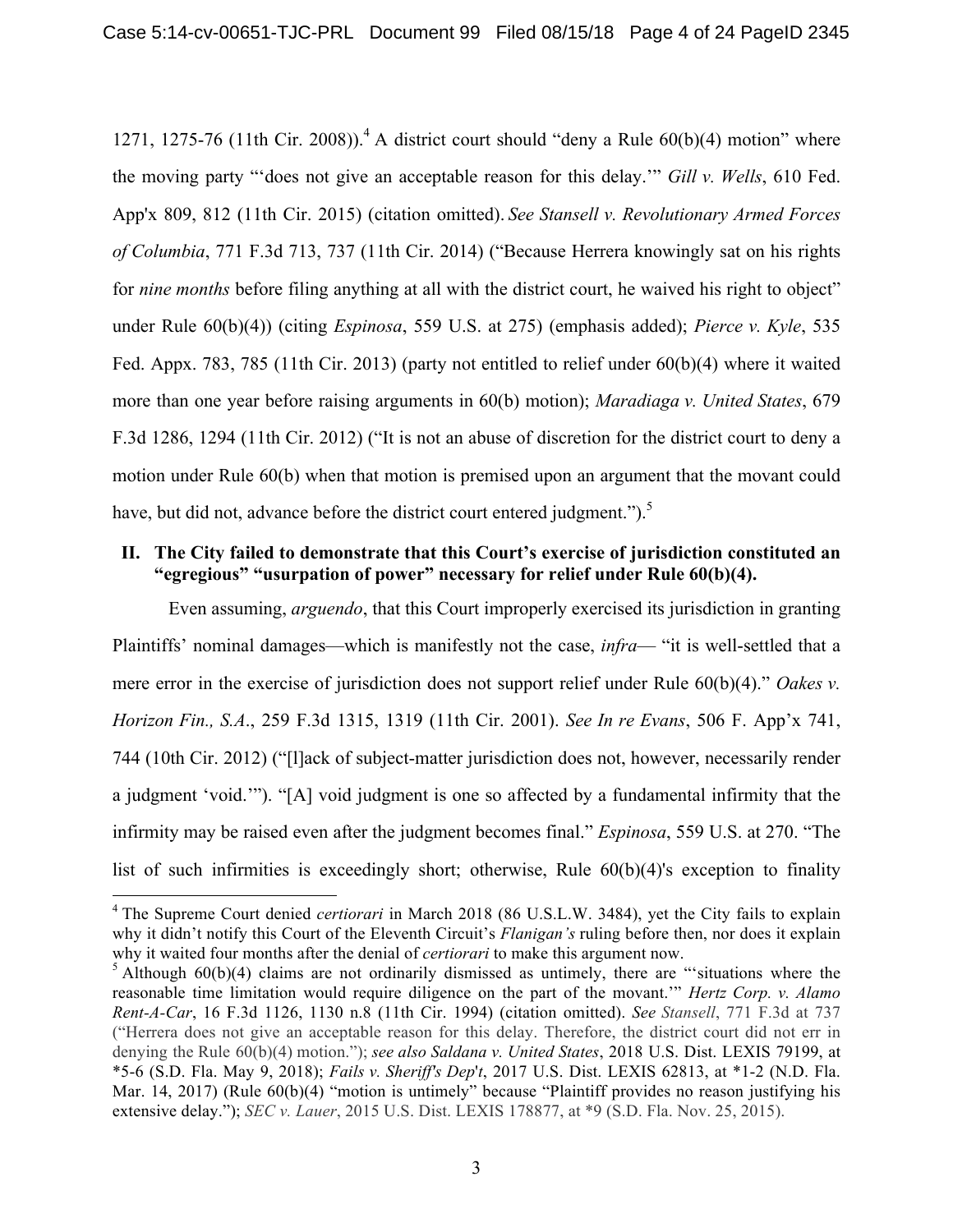would swallow the rule." *Id*. "Rule 60(b)(4) motions that assert a judgment is void because of a jurisdictional defect" are granted "only for the exceptional case in which the court that rendered judgment lacked even an 'arguable basis' for jurisdiction." *Id.* at 271.

"'[T]otal want of jurisdiction must be distinguished from an error in the exercise of jurisdiction, and . . . only rare instances of a clear usurpation of power will render a judgment void.'" *Id.* (citation omitted). *See also United States v. Tittjung*, 235 F.3d 330, 335 (7th Cir. 2000) ("Only when the jurisdictional error is 'egregious' will courts treat the judgment as void."). A "judgment is not void and is therefore not within the ambit of  $60(b)(4)$  simply because it is erroneous, or is based upon precedent which is later deemed incorrect or unconstitutional." *Marshall v. Bd. of Educ*., 575 F.2d 417, 422 (3d Cir. 1978) (citations omitted, emphasis added). 6 The City utterly failed to show that this Court's exercise of jurisdiction constituted an "egregious" "usurpation of power." *See United States v. Zimmerman*, 491 F. App'x 341, 346 (3d Cir. 2012) ("we would not conclude that the District Court's exercise of jurisdiction—even if erroneous—rose to the level of a 'total want of jurisdiction' or a 'clear usurpation of power' so as to render the judgment void from its inception.") (citation omitted). In fact, the City failed to demonstrate that this Court's exercise of jurisdiction was erroneous at all, *infra.*

## **III. This Court's exercise of jurisdiction in awarding nominal damages was not only proper but mandatory under Supreme Court and Eleventh circuit precedent.**

## **A. Supreme Court and Eleventh Circuit precedent** *obligate* **a court to award nominal damages upon a finding of a past constitutional violation, regardless of whether it is the sole remaining claim, and** *Flanigan's* **does not hold otherwise.**

The Supreme Court "obligates a court to award nominal damages when a plaintiff establishes the violation of [a constitutional right]." *Farrar v. Hobby*, 506 U.S. 103, 112 (1992). The Supreme Court has also made clear that a nominal damages claim, standing alone, survives mootness. *Id.* at 113 (affirming award of only nominal damages). So too has the Eleventh

 <sup>6</sup> *See also Chicot County Drainage District v. Baxter State Bank*, 308 U.S. 371, 374-78 (1940); *Pierce v. Kyle*, 535 F. App'x 783, 785 (11th Cir. 2013) ("Rule 60(b)(4) applies only where: (1) the court that rendered judgment lacked even an 'arguable basis' for exercising jurisdiction; or (2) the judgment was premised on a due process violation that deprived a party of notice or the opportunity to be heard.").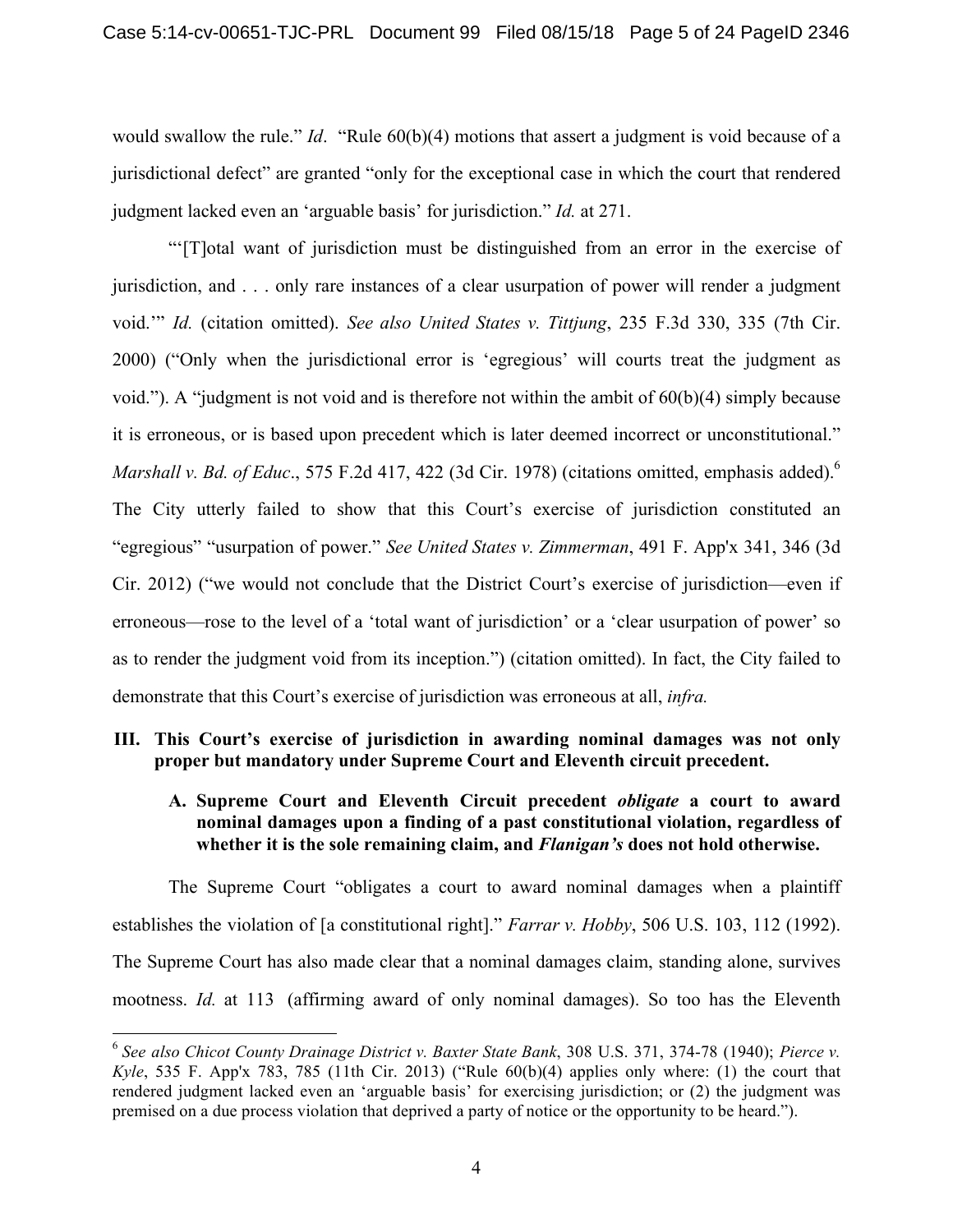Circuit. *See Carver Middle Sch. Gay-Straight All. v. Sch. Bd. of Lake Cty., Fla*., 842 F.3d 1324, 1330-31 (11th Cir. 2016) ("[Plaintiffs'] demands for nominal damages are not moot. . . . even [if] injunctive or declaratory relief is unavailable."); *Gray v. Bostic*, 720 F.3d 887, 893 (11th Cir. 2013) (citing *Farrar*) (a "plaintiff who wins nominal damages" *only* "is a prevailing party under 42 U.S.C. § 1988."); *Covenant Christian Ministries, Inc. v. City of Marietta*, 654 F.3d 1231, 1244, 1246 (11th Cir. 2011); *Smith v. Allen*, 502 F.3d 1255, 1271 (11th Cir. 2007); *see also L.M.P. v. Sch. Bd*., 879 F.3d 1274, 1280 (11th Cir. 2018) (not disturbing district court's finding that plaintiffs were entitled to nominal damages only); *Hoever v. Belleis*, 703 F. App'x 908, 912 (11th Cir. August 10, 2017) (nominal damages claim was not moot even though the plaintiff's "recovery was necessarily limited to nominal damages"). As this Court summarized in 2017:

In *Carey v. Piphus*, 435 U.S. 247 (1978), the Supreme Court held that proof of a violation of a fundamental Constitutional right *mandated* an award of nominal damages . . . This rule has been *consistently applied* in the Eleventh Circuit where a Constitutional violation has been found. 7

The Eleventh Circuit has indeed "held *unambiguously* that a plaintiff whose constitutional rights are violated is *entitled* to nominal damages even if he suffered no compensable injury." *Slicker v. Jackson*, 215 F.3d 1225, 1231-32 (11th Cir. 2000) (emphasis added). In *Slicker*, the court ruled that even though the plaintiff could not prevail on any other claim, "under *controlling case law* the district court erred in not allowing Slicker to seek nominal damages." *Id.* (emphasis added).

Nominal damages are therefore mandatory "if a plaintiff establishes a violation of a fundamental constitutional right." *Hughes*, 350 F.3d at 1162. <sup>8</sup> "It has long been recognized by the Supreme Court and the Eleventh Circuit that nominal damages serve to 'vindicate[] deprivations of certain 'absolute' rights.'" *Whitfield v. Thompson*, 165 F. Supp. 3d 1227, 1236- 37 (S.D. Fla. 2016) (citing *Carey*, 435 U.S. 247; *Brooks v. Warden*, 800 F.3d 1295, 1308 (11th

 <sup>7</sup> *Carver Middle Sch. Gay-Straight All. v. Sch. Bd. of Lake Cty*., 249 F. Supp. 3d 1286, 1291 (M.D. Fla. 2017) (emphasis added) (citing *Hughes v. Lott*, 350 F.3d 1157 (11th Cir. 2003); *KH Outdoor LLC v. City of Trussville*, 465 F.3d 1256 (11th Cir. 2006); *Pelphrey v. Cobb County*, 547 F.3d 1263 (11th Cir. 2008)). <sup>8</sup> *Accord Williams v. Brown*, 347 F. App'x 429, 436-37 (11th Cir. 2009); *KH Outdoor*, 465 F.3d at 1262; *Caban-Wheeler v. Elsea*, 71 F.3d 837, 841-42 (11th Cir. 1996) (nominal damages required).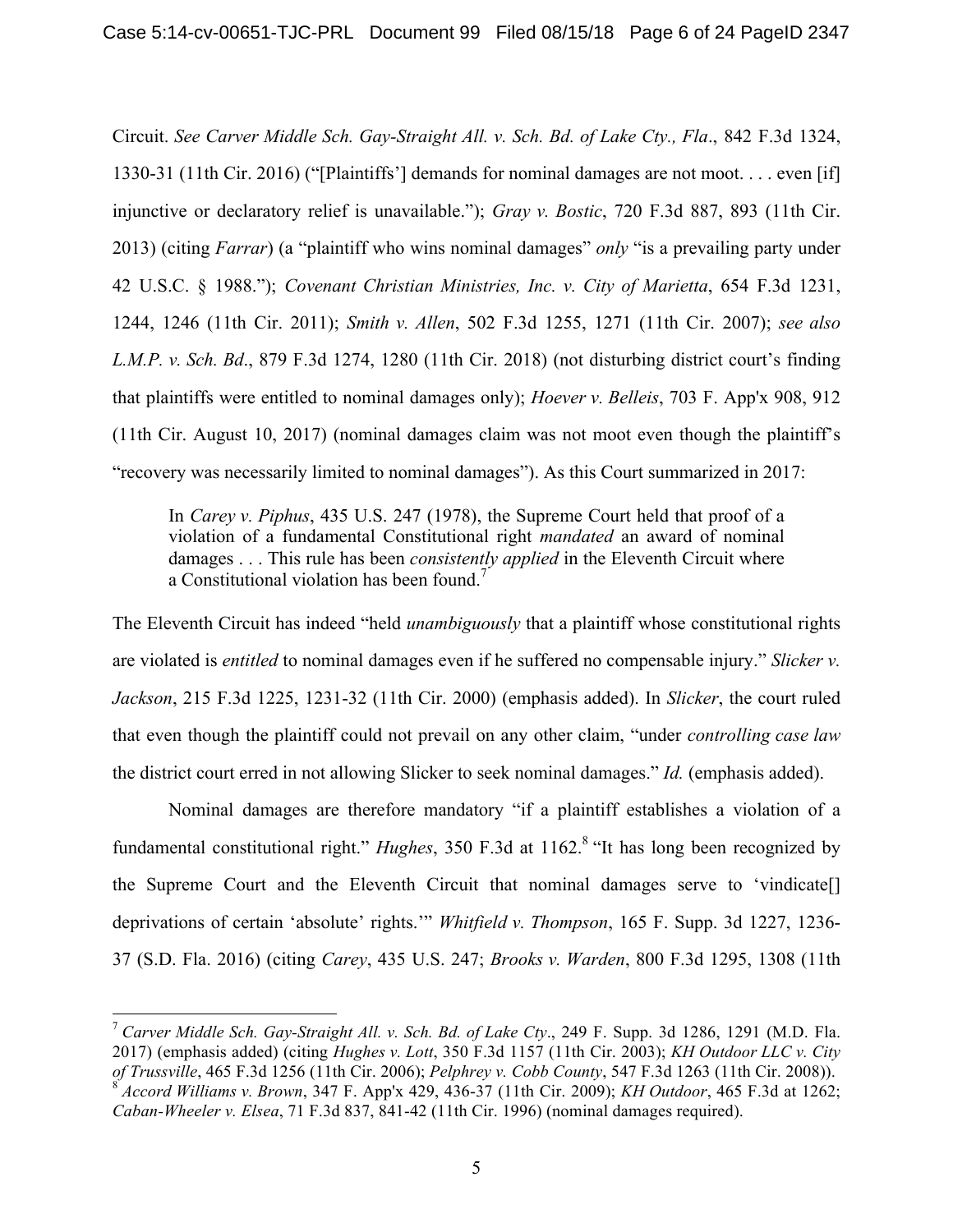Cir. 2015); *Hughes*, 350 F.3d 1157). The Eleventh Circuit has applied this rule to Establishment Clause violations specifically. *See Pelphrey*, 547 F.3d at 1282 ("Because the taxpayers proved a constitutional violation, they are *entitled* to nominal damages.") (emphasis added); *Pelphrey v. Cobb Cty.,* 495 F. Supp. 2d 1311, 1319 (N.D. Ga. 2007) ("a plaintiff who vindicates a right under the Establishment Clause  $\ldots$  is entitled to an award of nominal damages").<sup>9</sup>

A district court has *no discretion* to deny nominal damages if a past constitutional violation is demonstrated, and will be reversed if it dismisses a case without considering a remaining nominal damages claim. *See Jackson v. Hill*, 569 Fed. Appx. 697, 699 (11th Cir. 2014) ("The district court erroneously failed to consider whether Jackson was entitled to nominal damages"); *see also Brooks*, 800 F.3d at 1307-08; *Amnesty Int'l, USA v. Battle*, 559 F.3d 1170, 1185 (11th Cir. 2009 ("We hold that Amnesty's complaint properly alleges a claim for nominal damages for the violation of its constitutional rights, and reverse the district court's dismissal of that portion of the complaint."); *Virdi v. Dekalb Cty. Sch. Dist*., 216 F. App'x 867, 873 (11th Cir. 2007) ("The fact that Virdi suffered a constitutional violation means that he is *entitled* to an award of nominal damages.") (emphasis added). Even when a plaintiff has not requested nominal damages in his complaint, the Eleventh Circuit has held that a district court must still consider whether such damages are recoverable before dismissing a complaint.<sup>10</sup>

By "making the deprivation of such rights actionable for nominal damages . . . the law recognizes the importance to organized society that those rights be scrupulously observed." *Carey v. Piphus*, 435 U.S. 247, 266 (1978). "Perhaps even more important to society, however, is the ability to hold a municipality accountable." *Amato v. City of Saratoga Springs*, 170 F.3d 311, 317-18 (2d Cir. 1999). Nominal damages also "encourage the municipality to reform the

 <sup>9</sup> *See also Al*-*Amin v. Smith*, 511 F.3d 1317, 1335 (11th Cir. 2008) ("Our precedent . . . recognizes the award of nominal damages for violations of the . . . right to free speech"); *Trussville*, 465 F.3d at 1261 ("First Amendment violation"); *Familias Unidas v. Briscoe*, 619 F.2d 391, 402 (5th Cir. 1980).

<sup>10</sup> *See Magwood v. Sec'y, Florida Dep't of Corr.,* 652 Fed. App'x 841, 845 (11th Cir. 2016); *Hale v. Sec'y for Dep't of Corr*., 345 F. App'x 489, 492 (11th Cir. 2009) (unpublished) (pro se prisoner not precluded from seeking nominal damages claim for violation of his First Amendment rights, and district court erred by failing to consider whether nominal damages were recoverable before dismissing case); *Williams v. Brown*, 347 F. App'x 429, 436 (11th Cir. 2009) (same).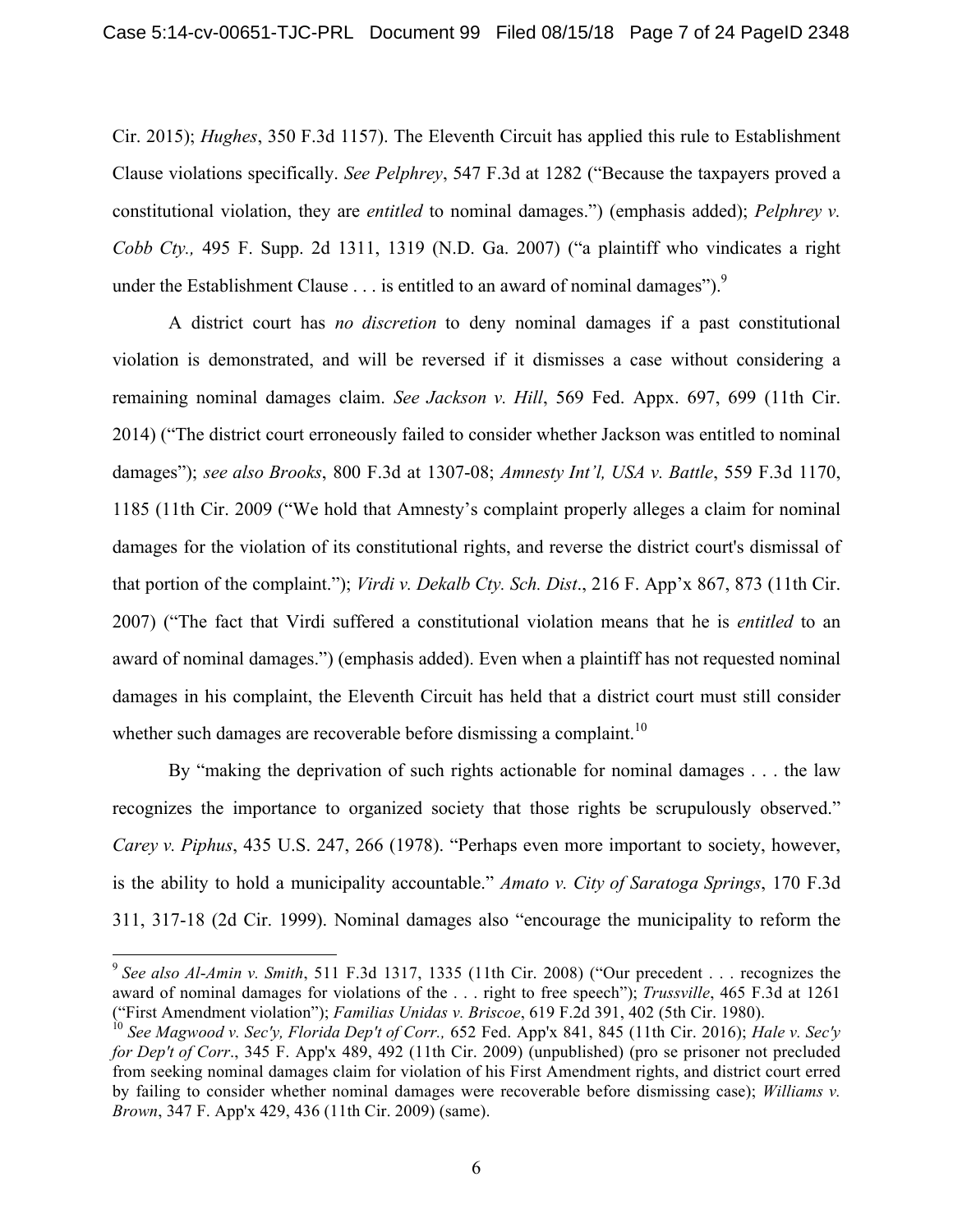patterns and practices." *Id.* Nominal damages often serve their most important function in "onetime" situations. The "rationale for the award of nominal damages being that federal courts should provide some marginal vindication for a constitutional violation." *Price v. City of Charlotte*, 93 F.3d 1241, 1246 (4th Cir. 1996).

#### **B. The Eleventh Circuit's narrow ruling in** *Flanigan's—***limited solely to challenges to repealed ordinances—has no bearing on this case.**

**1.** *Flanigan's reaffirmed* **the general rule that a plaintiff who proves a deprivation of** *a past constitutional right* **is entitled to nominal damages even if that is the plaintiff's sole remaining remedy.**

Contrary to the City's argument, *Flanigan's* did not change the settled rule that nominal damages are *mandatory* upon a finding of a past constitutional violation, even if other remedies have been mooted and it is the sole remaining claim. *See generally Alberto v. Jones*, 2018 U.S. Dist. LEXIS 36168, at \*11 (N.D. Fla. Feb. 5, 2018) ("A plaintiff *is entitled* to receive nominal damages for the violation of a fundamental constitutional right") (emphasis added, citation omitted); *Oliver v. Gafford*, 2018 U.S. Dist. LEXIS 69599, at \*35 & n.19 (N.D. Fla. Jan. 18, 2018) (plaintiff "of course, may proceed on his claim for nominal damages" even though he would "be limited to recovery of nominal damages if he succeeds on any of his remaining claims that his constitutional rights were violated"). *See also infra* at III-B-3. Nor could it in light of *controlling* Supreme Court precedent. *See Farrar*, 506 U.S. at 115. Indeed, a year after *Flanigan's* was decided, the Eleventh Circuit reaffirmed the well-settled rule that a claim for damages, standing alone, survives mootness, even if an amendment to a challenged ordinance moots all remaining claims. *Checker Cab Operators, Inc. v. Miami-Dade Cty.*, 2018 U.S. App. LEXIS 21729, at \*11-13 (11th Cir. Aug. 6, 2018).

*Flanigan's* applies only to a narrow category of cases involving challenges to repealed legislation where *no past* constitutional violation is established. 868 F.3d*.* at 1263-64. The Eleventh Circuit stressed that its decision had no bearing on the standard nominal damages awards that rectify a *past* constitutional harm (as here): "To be sure, there are cases in which a judgment in favor of a plaintiff requesting only nominal damages would have a practical effect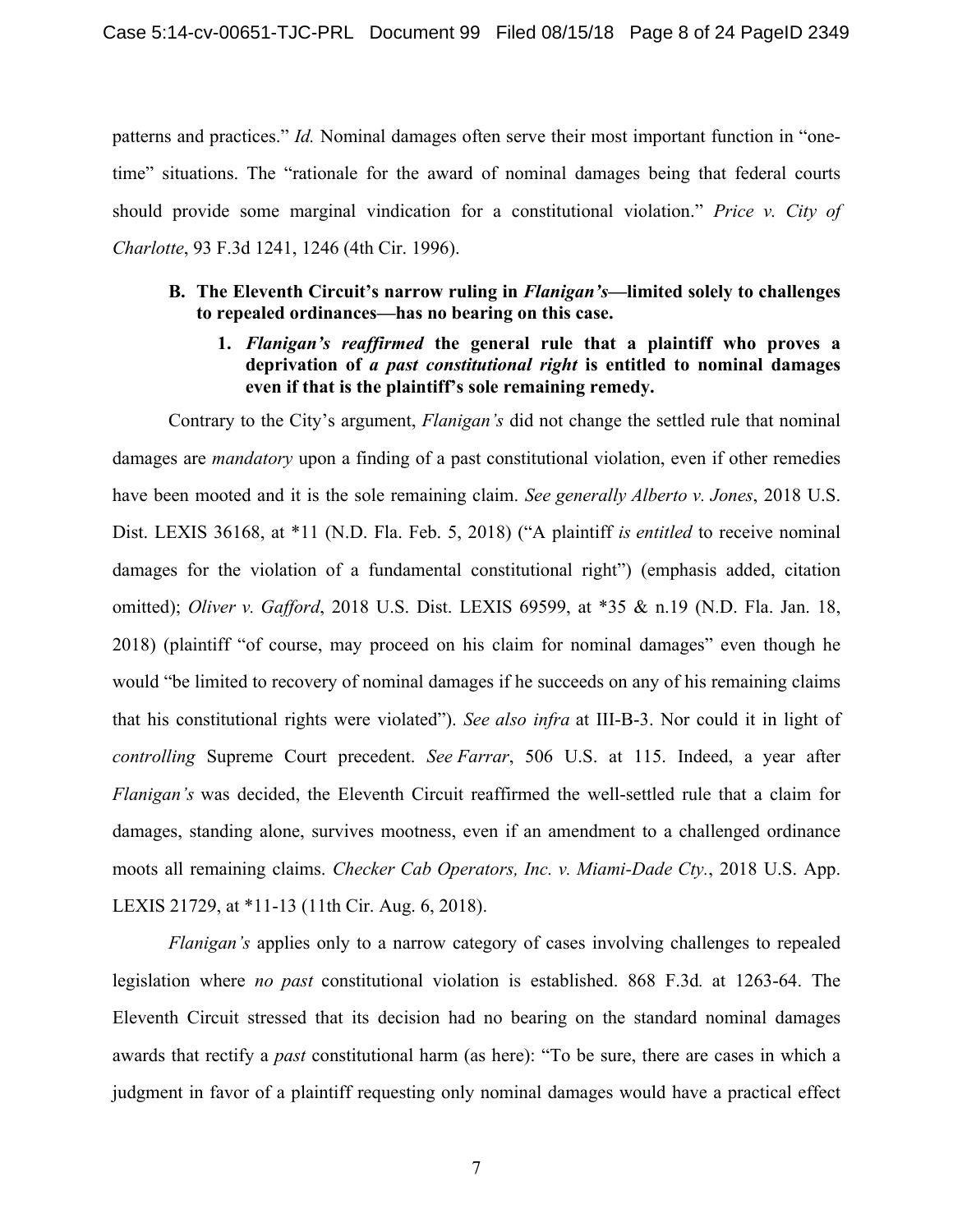on the parties' rights or obligations." *Id*. "Likewise, there are situations in which nominal damages will be the *only appropriate remedy*." *Id.* (emphasis added). The court held: "In such circumstances, the exercise of jurisdiction *is plainly proper*." *Id.* (emphasis added).

The court simply noted one caveat to the general rule: "situations in which the same award would serve no purpose other than to affix a judicial seal of approval to an outcome that *has already been realized*." *Id.* at 1263-64 (emphasis added). It found that "[t]his case is squarely of that last variety." *Id.* The court explained that because plaintiffs sought to enjoin an ordinance, and that ordinance had been repealed: "*Appellants have already won*. Their victory, while perhaps not expedient, is comprehensive. They have received all the relief they requested and there is nothing of any practical effect left for us to grant them." *Id.* (emphasis added). The court cautioned that its ruling was confined to challenges to *repealed legislation*: "we hold that *in this case*, involving a constitutional challenge *to legislation that is otherwise moot*, a prayer for nominal damages will not save the case from dismissal." *Id.* at 1263-64 (emphasis added).

The court explicitly clarified, again, "our holding here does not foreclose the exercise of jurisdiction *in all cases* where a plaintiff claims only nominal damages." *Id.* at 1263 n.12. And yet again: "Our holding today that a prayer for nominal damages cannot save *this case* from mootness *does not imply* that a case in which nominal damages are the only available remedy *is always or necessarily moot*." *Id.* 1270 n.23 (emphasis added). On the contrary, the court validated its prior holdings, preserving the general rule that a sole nominal damages claim alone survives mootness so long as a *past violation* is found:

This Court has long recognized that "[n]ominal damages are appropriate if a plaintiff establishes a violation of a fundamental constitutional right, even if he cannot prove actual injury sufficient to entitle him to compensatory damages." [Citing *Trussville*, 465 F.3d at 1260; *Hughes*, 350 F.3d at 1162]. Thus, where . . . [a] court determines that a *constitutional violation occurred*, but that no actual damages were proven, it is within its Article III powers to award nominal damages.

*Id.* (emphasis added). The court was beyond clear: "Today's holding does not, of course, alter this long-standing view." *Id.*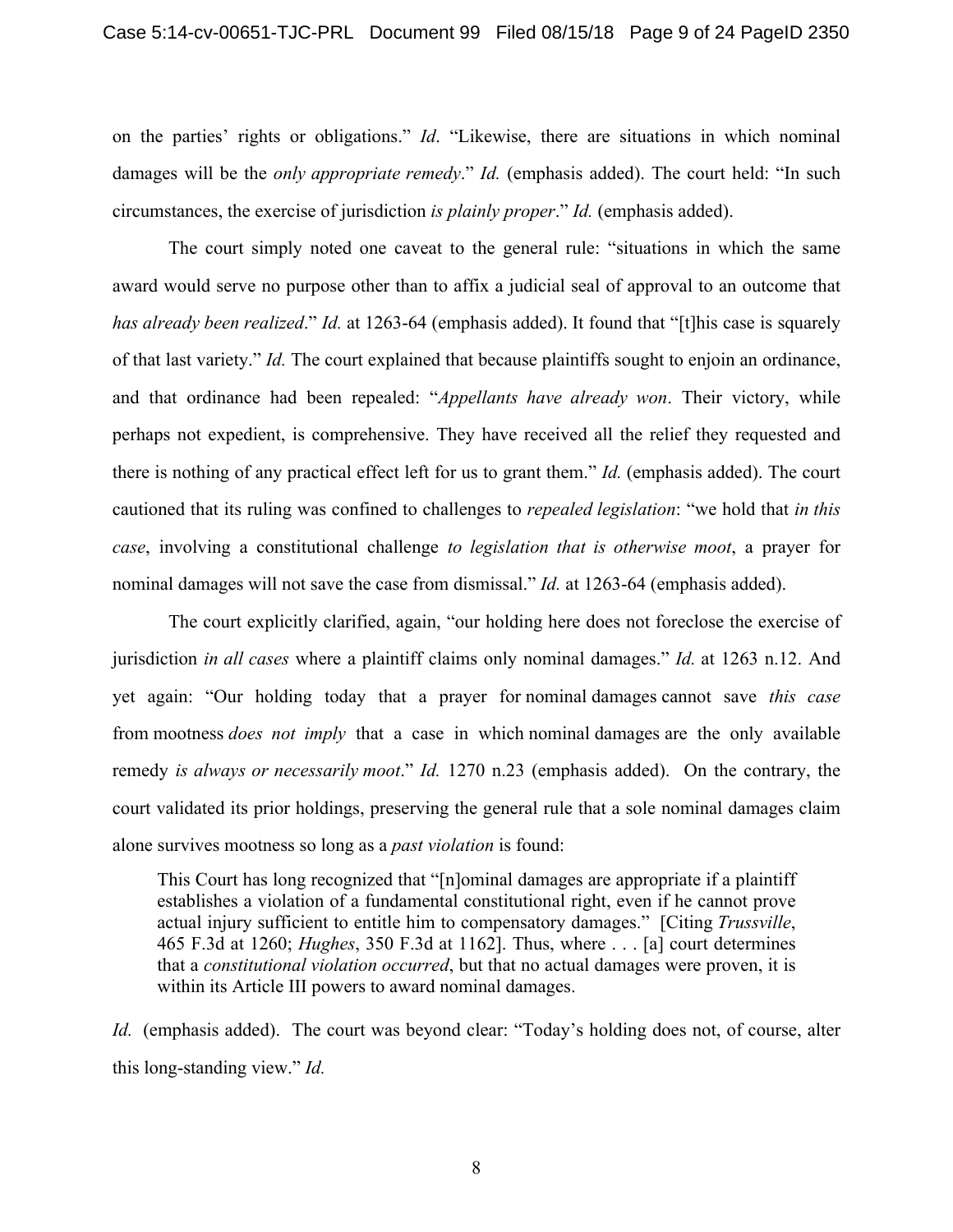### **2. Unlike in** *Flanigan's***, the Plaintiffs here proved a past deprivation of a fundamental right, entitling them to nominal damages.**

This case fits squarely within the general category of nominal damages claims—those involving a *past constitutional violation*—not the "last variety" involving a challenge to a repealed ordinance as was presented in *Flanigan's*. 868 F.3d at 1264. Unlike in *Flanigan*'s, the Plaintiffs here suffered a constitutional violation through their direct unwelcome contact with the City's Prayer Vigil and actions promoting it. (Doc.88 at 37). "Quite simply, when constitutional rights are violated, a plaintiff may recover nominal damages." *Trussville*, 465 F.3d at 1261 (internal quotation marks omitted). This constitutional injury could not be repealed. A violation of the First Amendment itself "unquestionably constitutes irreparable injury." *Elrod v. Burns*, 427 U.S. 347, 373 (1976). *See also S.D. v. St. Johns Cty. Sch. Dist*., 632 F. Supp. 2d 1085, 1096 (M.D. Fla. 2009) ("Plaintiffs' loss of rights guaranteed to them by the Establishment Clause of the First Amendment constitutes irreparable injury"); *Gibson v. Lee Cty. Sch. Bd.*, 1 F. Supp. 2d 1426, 1434 (M.D. Fla. 1998) ("An infringement of Plaintiffs' First Amendment rights guaranteed by the Establishment Clause, even for minimal periods of time, constitute[s] irreparable injury").<sup>11</sup> The "injury that gives standing to plaintiffs" in Establishment Clause cases is the "unwelcome direct contact" with the state-sponsored religion. *Suhre v. Haywood Cnty.*, 131 F.3d 1083, 1086 (4th Cir. 1997). The Eleventh Circuit has recognized that an actual constitutional injury occurs when a plaintiff is "subjected to unwelcome religious statements.'" *Saladin v. City of Milledgeville*, 812 F.2d 687, 692 (11th Cir. 1987) (citation omitted). *See also Glassroth v. Moore*, 335 F.3d 1282, 1293 (11th Cir. 2003) ("the worst of the wound is inflicted by the [religious] monument itself."). Thus, the Plaintiffs here suffered a clearly defined, past constitutional violation—an irreparable injury—and because it was a one-time event, this is precisely the type of case "in which nominal damages [is] the *only appropriate remedy* to be awarded to a victorious plaintiff." *Flanigan's*, 868 F.3d at 1264 (emphasis added).

The plaintiffs in *Flanigan's* failed to demonstrate a past constitutional violation. The

 <sup>11</sup> *See Herdahl v. Pontotoc Cnty. Sch. Dist*., 887 F. Supp. 902, 904 n.1 (N.D. Miss. 1995) (Establishment Clause violations "are, as a matter of law, injurious.").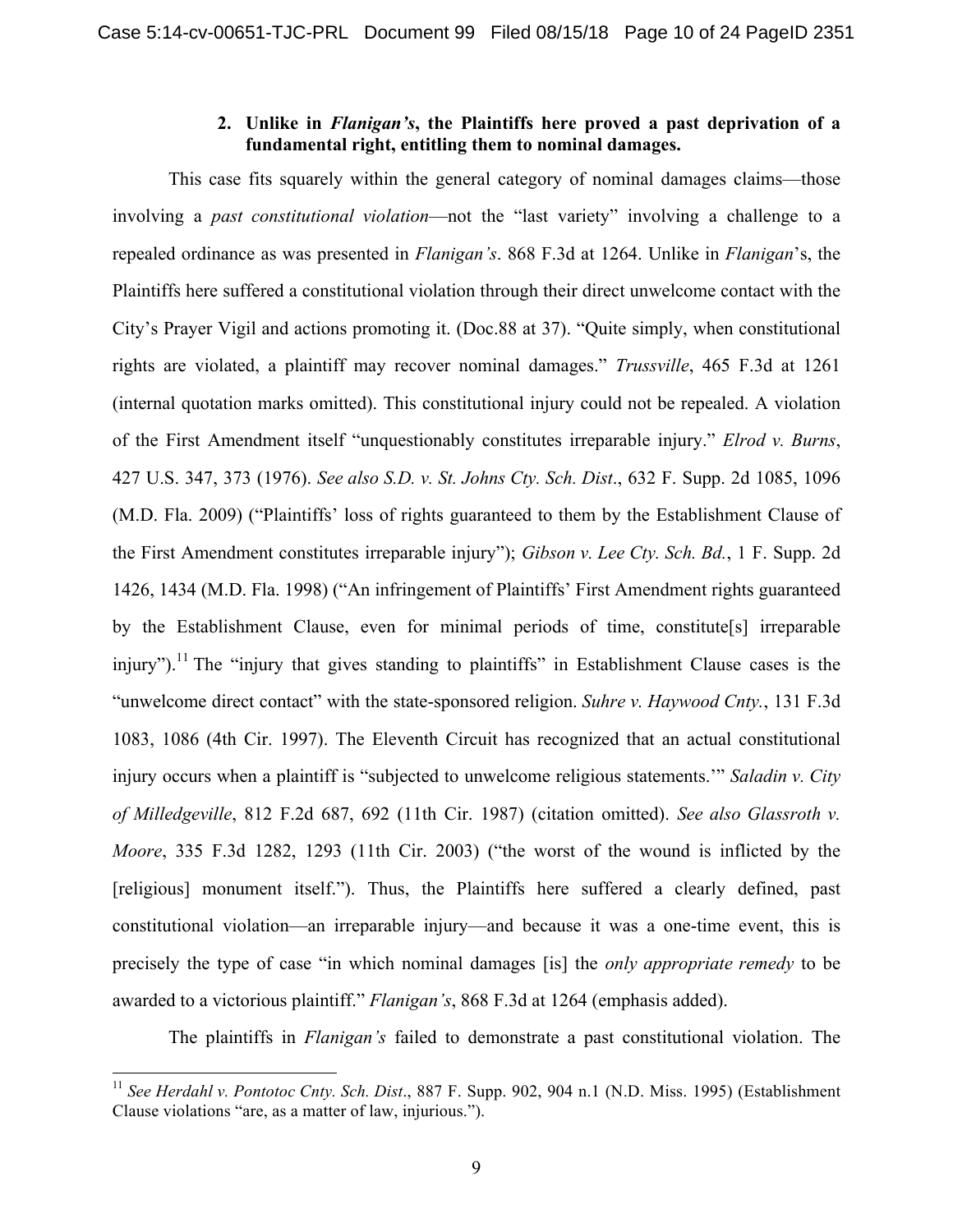ordinance banned sexual devices and the plaintiffs alleged that they intended to purchase or sell such devices *in the future*, but there was no proof the ordinance had been unconstitutionally applied to them in the past. *Id.* at 1253-54, 1265. The plaintiffs therefore did not demonstrate a past constitutional violation*.* <sup>12</sup> The court underscored the fact that "the only injury of which Appellants complained, and thus the only one we have the power to remedy, was the existence of a constitutionally impermissible prohibition." *Id.* at 1264-65. Their complaints "pray predominantly—and, in Inserection's case, exclusively—for declaratory and injunctive relief" to repeal the ordinance. *Id.* "Having already achieved that," they had "already won." *Id.* 

The Plaintiffs here, by stark contrast, "won" nothing when the Prayer Vigil ended at its scheduled time. Nothing could be repealed. The damage was irreparably done.<sup>13</sup> The Court's award of nominal damages was therefore not a "judicial seal of approval to an *outcome that has already been realized*." *Flanigan's*, 868 F.3d at 1264 (emphasis added). Instead, nominal damages were the "*only appropriate remedy*," making this Court's "exercise of jurisdiction [] *plainly proper*." *Id.* (emphasis added). In *Gray v. Bostic*, 720 F.3d 887, 896 (11th Cir. 2013), the Eleventh Circuit emphasized the importance of nominal damages in cases like this:

Justice O'Connor's concurring opinion in *Farrar* reminds us that not all nominal damages awards are *de minimis*. *Id*. at 121 ("Nominal relief does not necessarily a nominal victory make."). This is because "an award of nominal damages can represent a victory in the sense of vindicating rights even though no actual damages are proved." *Id*. Thus, *Farrar* allows us to also consider the significance of the legal issue on which the plaintiff claims to have prevailed.

"The right to be free from a state establishment of religion is a fundamental right." *Pelphrey*, 495 F. Supp. 2d at 1319; *see also Milwaukee Deputy Sheriffs Ass'n v. Clarke*, 2008 U.S. Dist.

 <sup>12</sup> Even the dissent suggested only that the city "*potentially* violated Plaintiffs' constitutional rights *by enacting this ordinance*." 868 F.3d at 1274-75 (Wilson, J., dissenting) (emphasis added).

<sup>&</sup>lt;sup>13</sup> To reiterate, this Court found the Plaintiffs suffered a concrete constitutional injury when they "attended the Prayer Vigil but were unable to participate in any of the activity because the speakers only invited the audience to pray and sing." (Doc.88 at 19). They also suffered a concrete constitutional injury when they encountered the City's communications promoting prayer and the Prayer Vigil. (Doc.88 at 18). And, as this Court noted, they were unconstitutionally "forced to choose between avoiding the religious message and being involved members of their community," which was "exactly the Hobson's choice creating plaintiffs' injury." (Doc.88 at 28).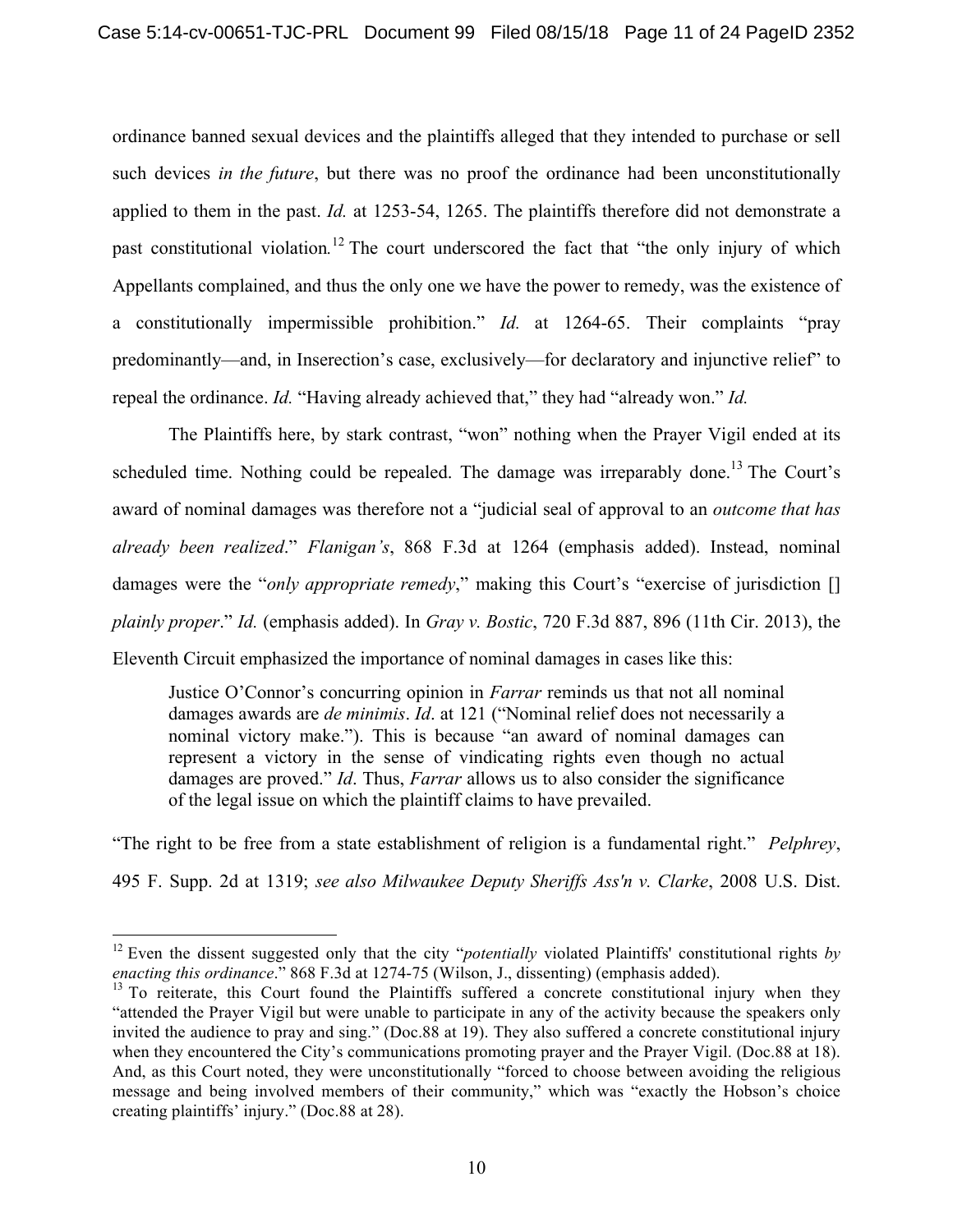LEXIS 12662, at \*5 (E.D. Wis. Feb. 5, 2008) ("by vindicating a fundamental right and clarifying that public employees could avail themselves of it, plaintiffs' action served an important public purpose.") (Establishment Clause case).

"[V]indicating a constitutional right against a municipal defendant heightens the public benefit created by a lawsuit." *Villano v. City of Boynton Beach*, 2001 U.S. App. LEXIS 15419, at \*12 (11th Cir. June 27, 2001) (citations omitted). "Public benefit is a distinct measure of success in civil rights actions and was a central aim of [Plaintiffs'] litigation." *Id.* "When courts affirm the constitutional rights of citizens, public officials are deterred from violating other citizens' rights in the future." *Popham v. Kennesaw*, 820 F.2d 1570, 1580 (11th Cir. 1987). "This is especially true in the area of police misconduct where injunctive relief is generally unavailable to safeguard individual rights." *Id*. Thus, this Court's nominal damages award serves to promote the Ocala Police Department's "'scrupulous observance' of the Constitution." *Manzanares v. City of Albuquerque*, 628 F.3d 1237, 1242 (10th Cir. 2010) (citing *Carey*, 435 U.S. 247).

Vacating the nominal damage award would produce the opposite effect, serving only to *vindicate the City* and its officers for trampling on vital constitutional rights. This would be manifestly unjust, particularly because the City flagrantly violated the Constitution: "No factually particularized, pre-existing case law was necessary for it to be obvious to local government officials that organizing and promoting a Prayer Vigil would violate the Establishment Clause," the magistrate judge declared. (Doc.14 at 24). This Court agreed: "By these authorities, all of which well-predate the actions here, a reasonable fact-finder could find that it was *clearly established* that a government-sponsored prayer vigil would violate the Establishment Clause." (Doc.88 at 51-52) (emphasis added). "Even without more," this Court noted, "an invitation by a city police department encouraging the community's attendance at a Prayer Vigil entangles the government with religion." (*Id.* at 38). "Given the additional involvement of the Ocala Police Department Chaplains in organizing and participating in the event while wearing their Ocala Police Department uniforms, the entanglement *was excessive*." (*Id.*) (emphasis added). The Court further observed: "Given that the facebook page posting by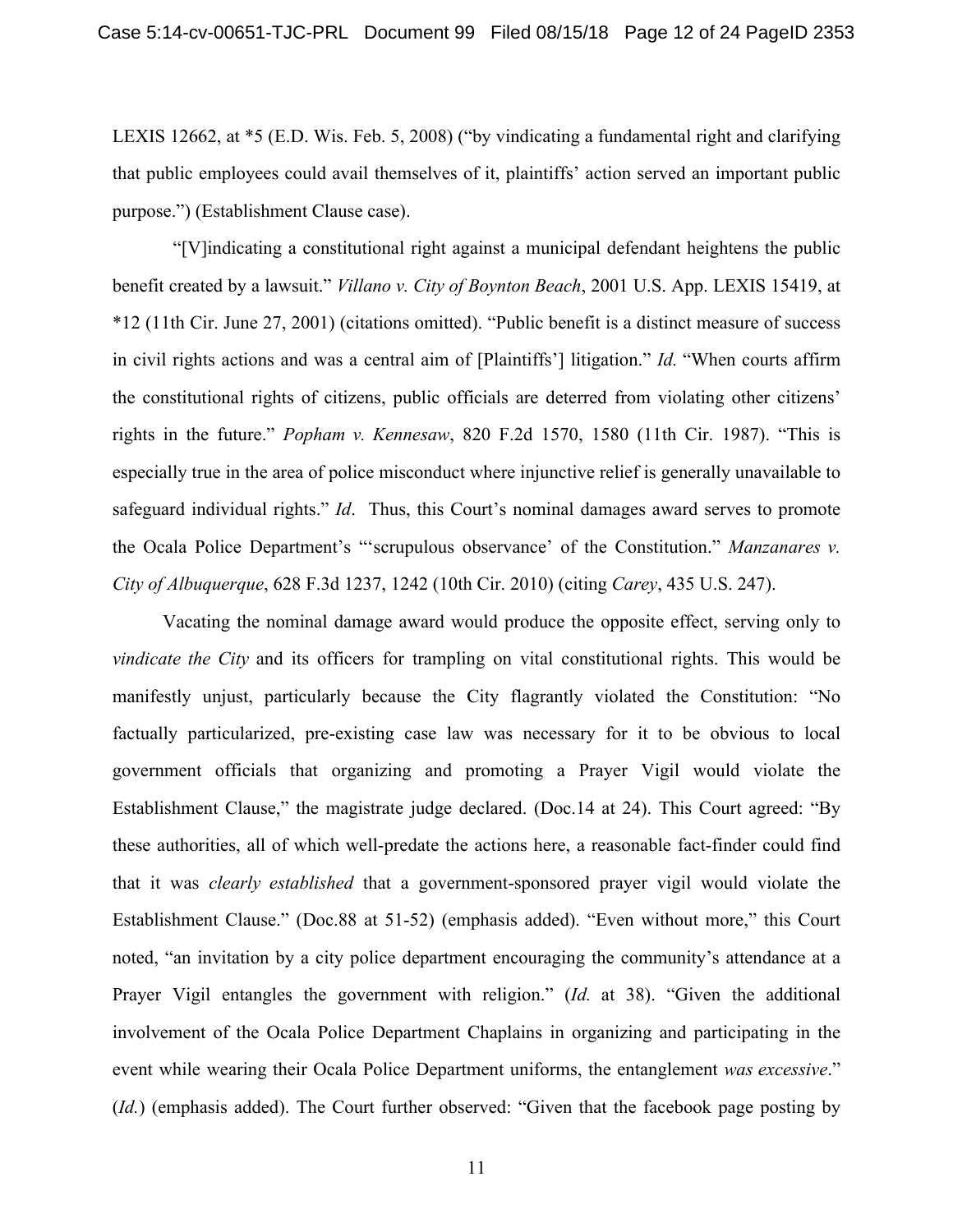the Ocala Police Department asked Ocala's citizens to join in 'fervent prayer'– an undisputedly religious action, and that the Prayer Vigil consisted of chaplains offering Christian prayers and singing from the stage with responsive audience participation, a reasonable observer would find that the Prayer Vigil had a religious purpose." (Doc.88 at 33-34). The Court added (at 34):

The content of the facebook letter (inviting the community to come join in fervent prayer), the name of the event ('Community Prayer Vigil'), the nature of the speakers' remarks (Christian prayers and songs), the participation from the crowd (responding in religious colloquy with speakers, holding hands in circles, bowing heads), all bespeak the religious effect of the activity, which was to promote prayer.

*Flanigan's* would even be inapposite if the City had cancelled the Prayer Vigil, because, as this Court correctly found, the Plaintiffs *already* suffered a deprivation of their Establishment Clause rights by the City's actions leading up to the event. (Doc.88 at 33-34). *See also Doe v. Crestwood,* 917 F.2d 1476, 1479 (7th Cir. 1990); *Newman v. City of E. Point*, 181 F. Supp. 2d 1374, 1377-78 (N.D. Ga. 2002). This Court admonished: "While the City paints this as a fleeting incident that could not possibly be deemed official policy so as to subject it to liability, in fact, the events here took place over the course of eight days, beginning with Chief Graham's calling the meeting and culminating with the Prayer Vigil." (Doc.88 at 56-57). During that time "both Chief Graham and Mayor Guinn took many actions in their official roles in very public ways to initiate, organize, facilitate, promote, encourage, endorse, and otherwise sponsor the Prayer Vigil (all in the face of vocal opposition which pointed out the violation), *easily* subjecting the City of Ocala to liability for violating the Establishment Clause." (*Id.*) (emphasis added).

And yet, despite being presented with *repeated* opportunities to cancel the event, the City's officials not only refused, they *doubled down*. "Soon after the Vigil was advertised, several citizens, including some of the plaintiffs, contacted Chief Graham and Mayor Guinn, expressing concern that a prayer vigil organized by a police department would violate the U.S. Constitution." (Doc.88 at 10). Chief Graham proclaimed: "I have no intention of canceling the event." (Doc. 54-40). The Chief responded to a supporter (subject line: "Stand tall on prayer!"):

Thanks for the encouraging words. I have been getting quite a few responses from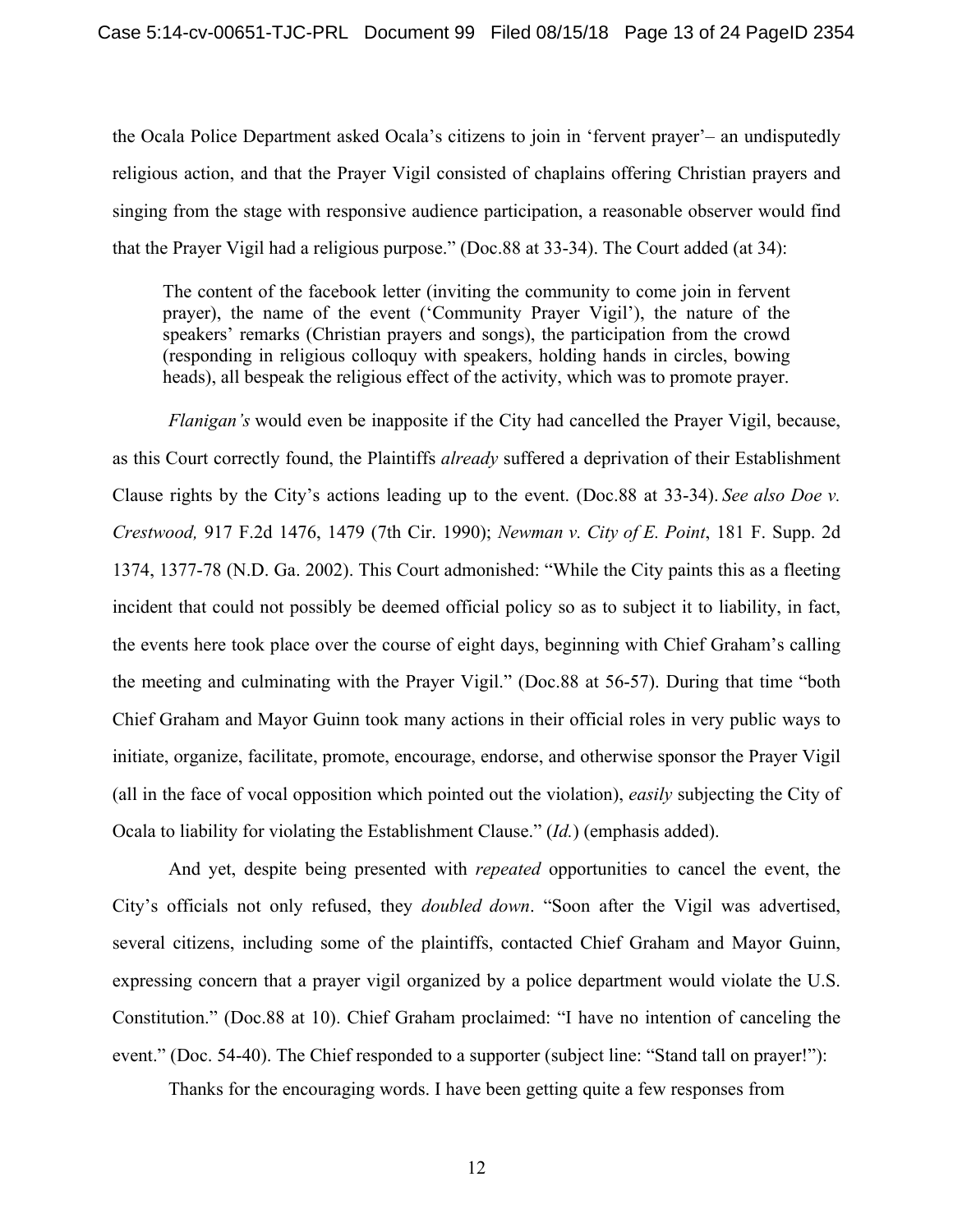people, mostly from out of our area, who oppose this. I have no intention on calling this gathering off nor changing my personal belief on the power of prayer. Take care and I hope to see you on Wednesday.

(Doc. 54-55). Mayor Guinn also responded to a citizen's complaint about what the citizen perceived to be the Police Chief's endorsement of religion: "I think this is great. I'll be sure to praise him [Chief Graham] for it." (Doc. 54-49 at 3). The Mayor wrote to Chief Graham about the Prayer Vigil two days later, stating: "As I told you I think this is a great idea and have been responding to the atheist groups that are writing me about it. I put it on my calendar to be there." (Doc. 54-25 at 2). The next day, Mayor Guinn wrote to a protesting citizen who had urged the Mayor to show leadership in addressing the Chief's violation of the First Amendment, saying: "I'm proud to stand by my Chief and support him. Times like this do test *leadership* and that's why *we're* leading the community in this prayer vigil. Yes *we* have heard from folks like you who don't understand the constitution. *We are* doing absolutely nothing wrong." (Doc. 54-51). In responding to another citizen's concern, Mayor Guinn proclaimed:

Thanks for your interest in our community. There is nothing in the constitution to prohibit us from having this vigil. *Not only are we not canceling* it we are trying to promote it and have as many people as possible to [sic] join us. We open every council meeting with a prayer. And we end the prayer in Jesus name we pray. Our city seal says "God be with us" and we pray that he is and us with him.

(Doc. 54-44 at 2). The City was presented with another opportunity to cancel the event when the AHA "urged Chief Graham to remove the Prayer Vigil letter from the Ocala Police Department facebook page on the grounds that it was an unconstitutional government endorsement of religion." (Doc.88 at 14) (Doc. 54-46 at 2). But not even the threat of a lawsuit could deter the City from holding its Prayer Vigil. "Chief Graham responded that his efforts were upholding the rights of others to assemble and that taxpayer funds were used only to the minimal extent that Graham wrote the letter and printed it on Department letterhead." (Doc.88 at 14) (Doc. 54-46).

#### **3.** *Flanigan's* **did not abrogate or depart from settled law.**

*Flanigan's* did not change settled law. 868 F.3d at 1270 n.23. It remains firmly established in this Circuit that the "'repeal of a challenged law does not necessarily moot a claim for damages by a plaintiff alleging *a past violation of his rights*.'" *Rodriguez v. Jones*, 2018 U.S.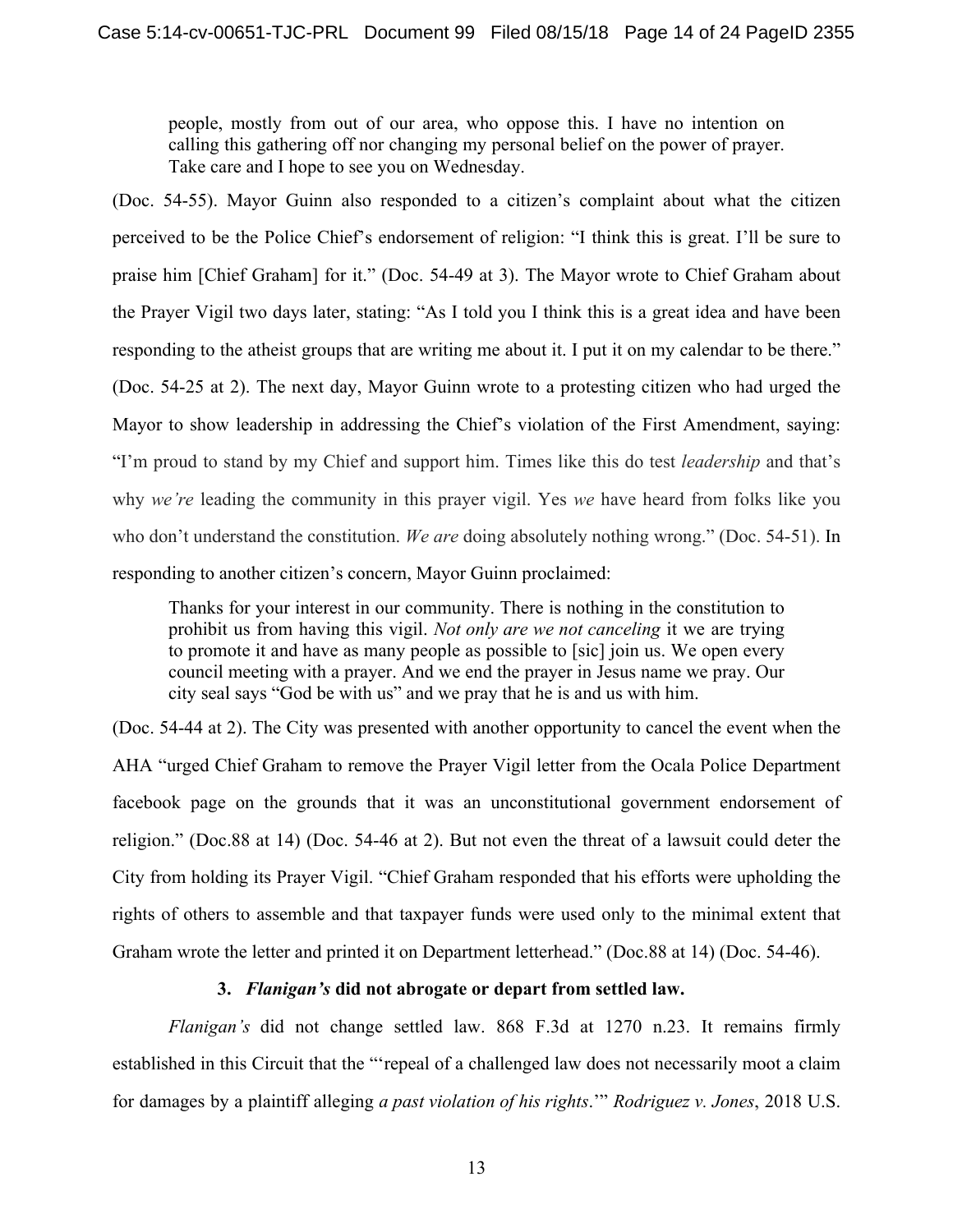Dist. LEXIS 128958, at \*3 n.1 (N.D. Fla. May 25, 2018) (citation omitted, emphasis added). *See also McKenzie v. Riley*, 2013 U.S. Dist. LEXIS 60367, 2013 WL 1800554, at \*5 (M.D. Ala. Apr. 29, 2013) (noting that "repeal of a challenged law does not necessarily moot a claim for damages by a plaintiff alleging a past violation of his rights.").

The Eleventh Circuit has always treated challenges to repealed legislation differently from typical nominal damages claims, holding that while nominal damages are required if a plaintiff proves a *past constitutional violation* and that claim can never be mooted, *e.g.*, *Carver*, 842 F.3d at 1330-31; *Pelphrey*, 547 F.3d at 1282, the "repeal of the challenged ordinance *may not necessarily moot* the plaintiff's constitutional challenge to that ordinance." *Crown Media, LLC v. Gwinnett Cty.*, 380 F.3d 1317, 1324-25 (11th Cir. 2004) (emphasis added).<sup>14</sup> Whether a plaintiff is entitled to nominal damages arising from challenged legislation turns on whether that legislation was unconstitutionally applied to the plaintiffs before it was repealed.

In *Tokyo Gwinnett, LLC v. Gwinnett County*, the Eleventh Circuit made clear that "when a plaintiff challenges the constitutionality of local ordinances, replacement of the ordinances usually moots the plaintiff's claims for prospective relief, *but not his claims for damages*." 669 F. App'x 531, 532 (11th Cir. 2016) (internal citations omitted, emphasis added). The court thus held that the district court "erred in dismissing as moot Tokyo Valentino's claims for damages." *Id.*  The new ordinances could not "have mooted those damages claims" *if* the plaintiffs demonstrated that harm "was *already caused* by the old ordinances." *Id.* (emphasis added).<sup>15</sup>

In *Granite State Outdoor Advert., Inc. v. City of Clearwater*, the Eleventh Circuit again held: "Because Granite State has requested damages, however, the changes made to the

 <sup>14</sup> *Accord Tanner Advert. Grp., L.L.C. v. Fayette Cty*., 451 F.3d 777, 785 (11th Cir. 2006).

<sup>15</sup> *Accord DA Mortg., Inc. v. City of Miami Beach*, 486 F.3d 1254, 1259 (11th Cir. 2007) ("If a litigant asserts damages from the application of a constitutionally defective statute, he may be able to pursue his constitutional challenge notwithstanding later legislative changes that would appear to address his complaint."); *id.* at n.5 ("such a request may save an otherwise moot constitutional claim."); *KH Outdoor, L.L.C. v. Clay Cty*., 482 F.3d 1299, 1303 (11th Cir. 2007) ("because KH Outdoor requested damages, the changes made to the ordinance do not moot KH Outdoor's challenge to the Old Sign Ordinance."); *Action Outdoor Advert. JV, LLC v. City of Destin*, 19 Fla. L. Weekly Fed. D 91 n.20 (U.S. N.D. Fla. 2005) ("The repeal of a statute may not, however, moot a constitutional challenge in a case in which the plaintiff seeks damages").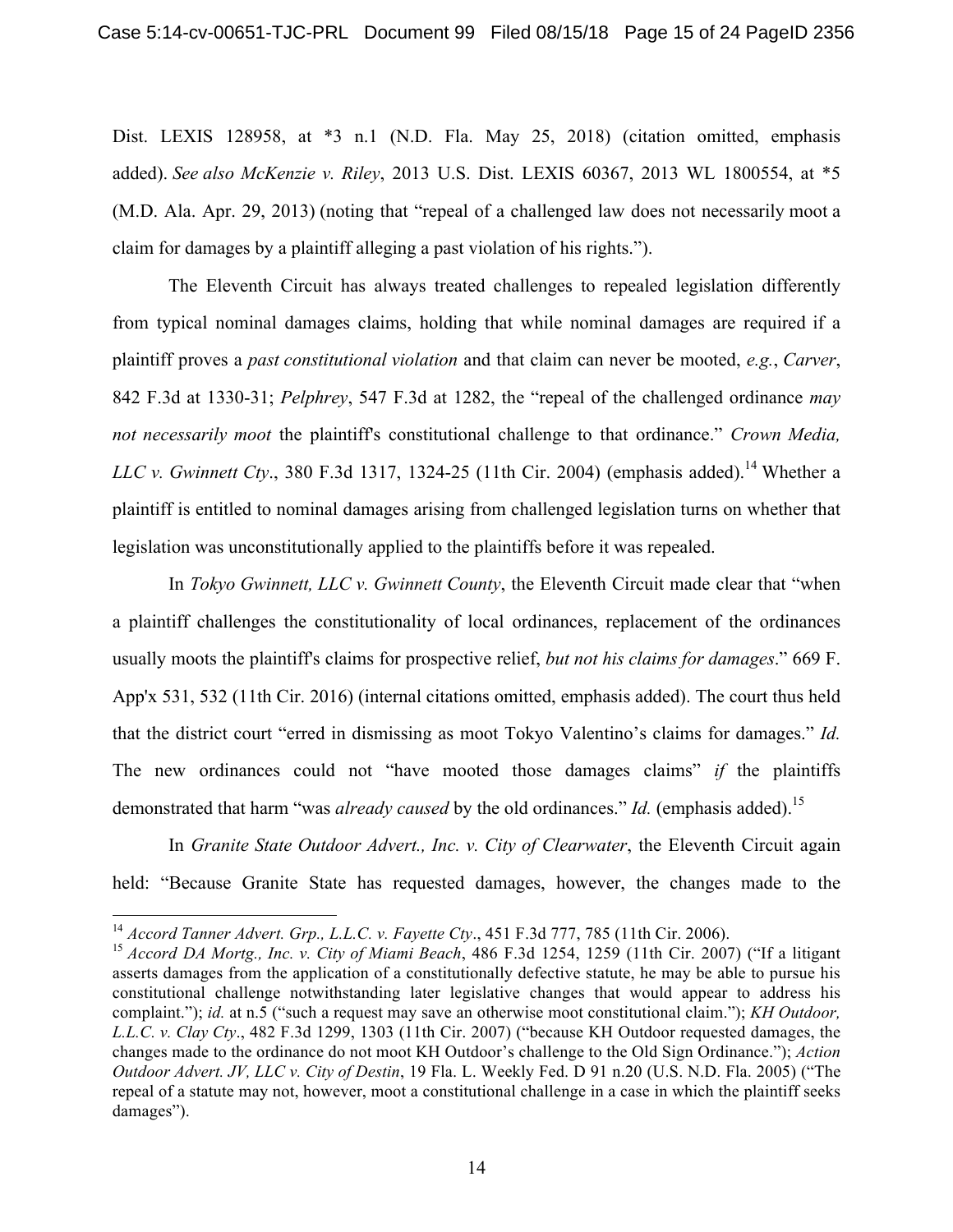ordinance do not make this case moot." 351 F.3d 1112, 1119 (11th Cir. 2003) (citations omitted). Thus, it found, "we must rule on the constitutionality of the provision." *Id.* But it simply found that "this section was not unconstitutionally applied to Granite State." *Id.* 

Conversely, in *Trussville*, the Eleventh Circuit held that the plaintiffs were entitled to nominal damages because the legislation *was* unconstitutionally applied to them before it was repealed. 465 F.3d at 1261-62. The court reiterated that plaintiffs are entitled to nominal damages when they prove "a violation of a fundamental constitutional right." *Id.* The court distinguished *Granite State*, nothing that "[h]ere, that constitutional violation existed because the ordinance impermissibly discriminated based on the content of speech, and, unlike the situation in *Granite State*, the violation inheres in the very section of the ordinance used to deny KH Outdoor's permits." *Id.* The court found nominal damages critical in such a case, declaring: "an award of nominal damages is particularly appropriate in a First Amendment overbreadth case" because it vindicates the rights of "'other members of society.'" *Id.* (citation omitted).

*Flanigan's* expressly persevered the foregoing authorities. The court relied directly on *Trussville*, 465 F.3d at 1260, to support its ruling that "'[n]ominal damages'" remain warranted "'*if a plaintiff establishes a violation of a fundamental constitutional right*.'" 868 F.3d at 1270 n.23 (emphasis added).

That *Flanigan's* did not overturn settled precedent is underscored by the fact that, since it was decided, this Court and other Courts within the Eleventh Circuit have continued to hold that nominal damages are mandatory upon a finding of a past constitutional violation, and that a nominal damages claim survives mootness even when it is the only remaining claim:

- *Spears v. Martin Corr. Inst.*, 2018 U.S. Dist. LEXIS 110244, at \*9 (S.D. Fla. June 29, 2018) ("even if the plaintiff might only be entitled to nominal damages, the complaint is nevertheless sufficient to survive the motion for judgment on the pleadings.")
- *Alberto v. Jones*, 2018 U.S. Dist. LEXIS 36168, at \*11 (N.D. Fla. Feb. 5, 2018) ("A plaintiff is entitled to receive nominal damages for the violation of a fundamental constitutional right, even if he cannot prove actual injury.")
- *Hunter v. Corr. Corp. of Am.,* 2017 U.S. Dist. LEXIS 199955, at \*16 (S.D. Ga. Dec. 5, 2017) ("the Court finds Defendants . . . violated Plaintiff's rights under the Establishment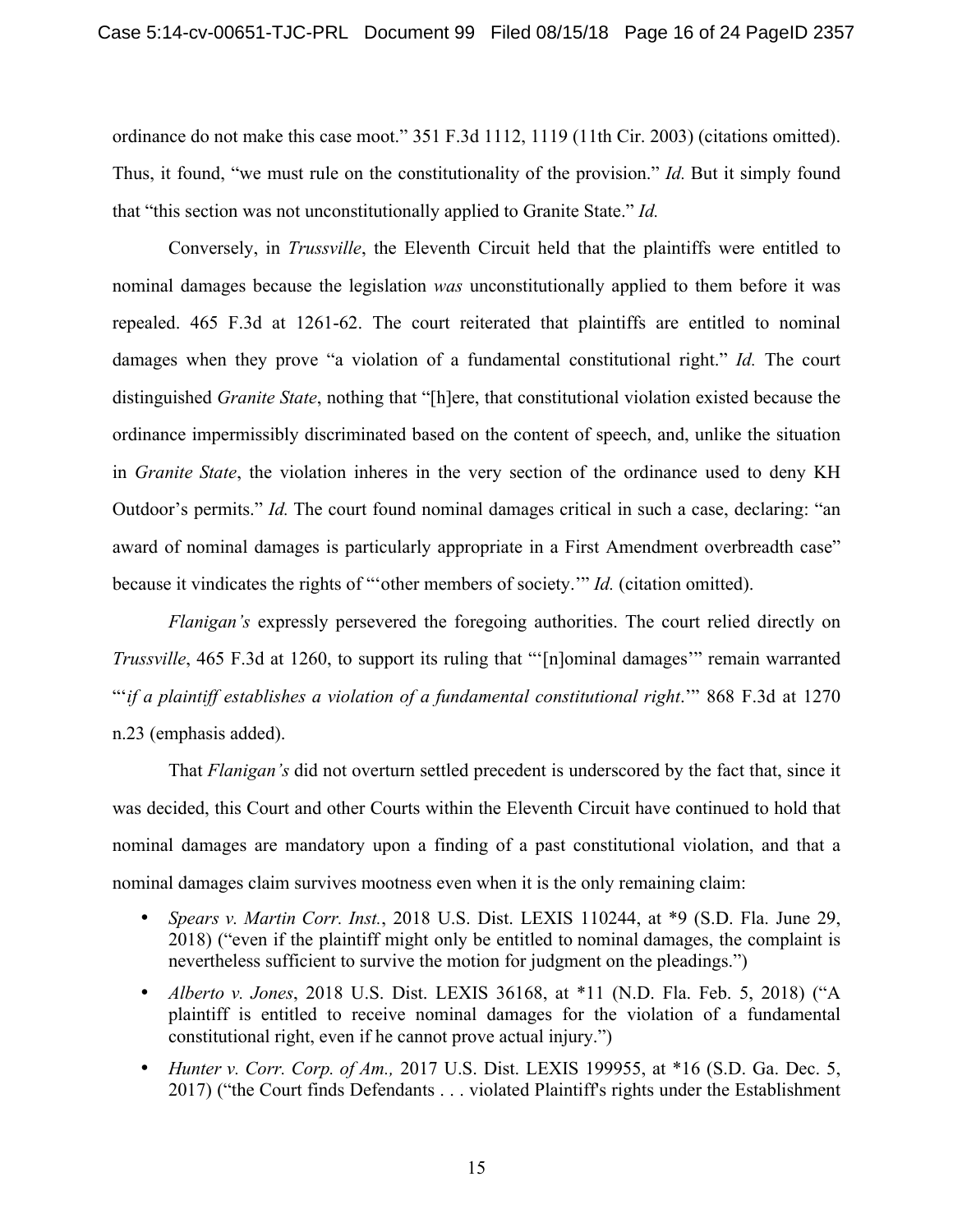Clause and awards Plaintiff \$1.00 in nominal damages . . . Plaintiff's claims for injunctive relief are moot.")

- *Velasquez v. Graham*, 2018 U.S. Dist. LEXIS 127503, at \*1-2 (N.D. Fla. July 28, 2018) (allowing sole remaining nominal damages claim to proceed)
- *Oliver*, 2018 U.S. Dist. LEXIS 69599, at \*35 (although plaintiff could not prevail on prospectively relief claims, "Plaintiff, of course, may proceed on his claim for nominal damages if he is able to establish that his constitutional rights were violated")
- *Fisher v. Jones*, 2018 U.S. Dist. LEXIS 67544, at \*6 (N.D. Fla. Apr. 23, 2018) ("Therefore, plaintiff's recovery in this action is limited to nominal damages.")
- *Knott v. McLaughlin*, 2018 U.S. Dist. LEXIS 2587, at \*1 (M.D. Ga. Jan. 8, 2018) ("the Plaintiff's claims may proceed, but his monetary relief is limited to nominal damages.")
- *Walker v. Herron*, 2018 U.S. Dist. LEXIS 69257, at \*1 (N.D. Fla. Apr. 25, 2018) ("Plaintiff is permitted to proceed on his claims for nominal damages only."); *Walker v. Herron*, 2018 U.S. Dist. LEXIS 69596, at \*7 (N.D. Fla. Mar. 19, 2018) ("Accordingly, Plaintiff is only entitled to pursue a claim for nominal damages.")
- *Walker v. Akridge*, 2018 U.S. Dist. LEXIS 111025, at \*32 n.12 (N.D. Fla. Feb. 26, 2018) ("Plaintiff, of course, would be permitted to proceed on a claim for nominal damages if he could establish that Dr. Akridge violated his constitutional rights")
- *Teggerdine v. Speedway*, LLC, 2018 U.S. Dist. LEXIS 91043, at \*4 (M.D. Fla. May 31, 2018) (sole nominal damages claim not dismissed on grounds of mootness)
- *Hall v. Palmer*, 2017 U.S. Dist. LEXIS 174013, at \*47 (M.D. Fla. Oct. 20, 2017) ("Thus, any claim for nominal damages remains.")
- *Brazill v. Miners*, 2017 U.S. Dist. LEXIS 213329, at \*2 (M.D. Fla. Dec. 28, 2017) ("Plaintiff's request for declaratory relief and compensatory and punitive damages were dismissed (see Dkts. 49, 69). His request for nominal damages for violation of his right to bodily privacy claim and retaliation claim was allowed to proceed")
- *Moody v. Shoultes*, 2018 U.S. Dist. LEXIS 25382, at \*1-2 (M.D. Ga. Feb. 16, 2018) ("Plaintiff is permitted to pursue his Eighth Amendment claims for nominal damages")
- *Sears v. Thomas*, 2018 U.S. Dist. LEXIS 114466, at \*32 (S.D. Fla. July 9, 2018) ("where a plaintiff suffers only a de minimis physical injury, nominal damages are still available."); *Sears v. Thomas*, 2017 U.S. Dist. LEXIS 186498, at \*6 (S.D. Fla. Nov. 8, 2017) ("Plaintiff's free exercise claim for nominal damages may proceed" alone)
- *Clark v. Price*, 2018 U.S. Dist. LEXIS 1479, at \*16 (N.D. Ala. Jan. 4, 2018) ("a plaintiff claiming violation of his constitutional rights is entitled to nominal damages even if he suffered no compensable injury")
- *Hammonds v. Jones*, 2018 U.S. Dist. LEXIS 36438, at \*8-9 (M.D. Ala. Mar. 5, 2018) (plaintiff entitled to proceed on his nominal damages claim even though claims for injunctive and declaratory relief were moot)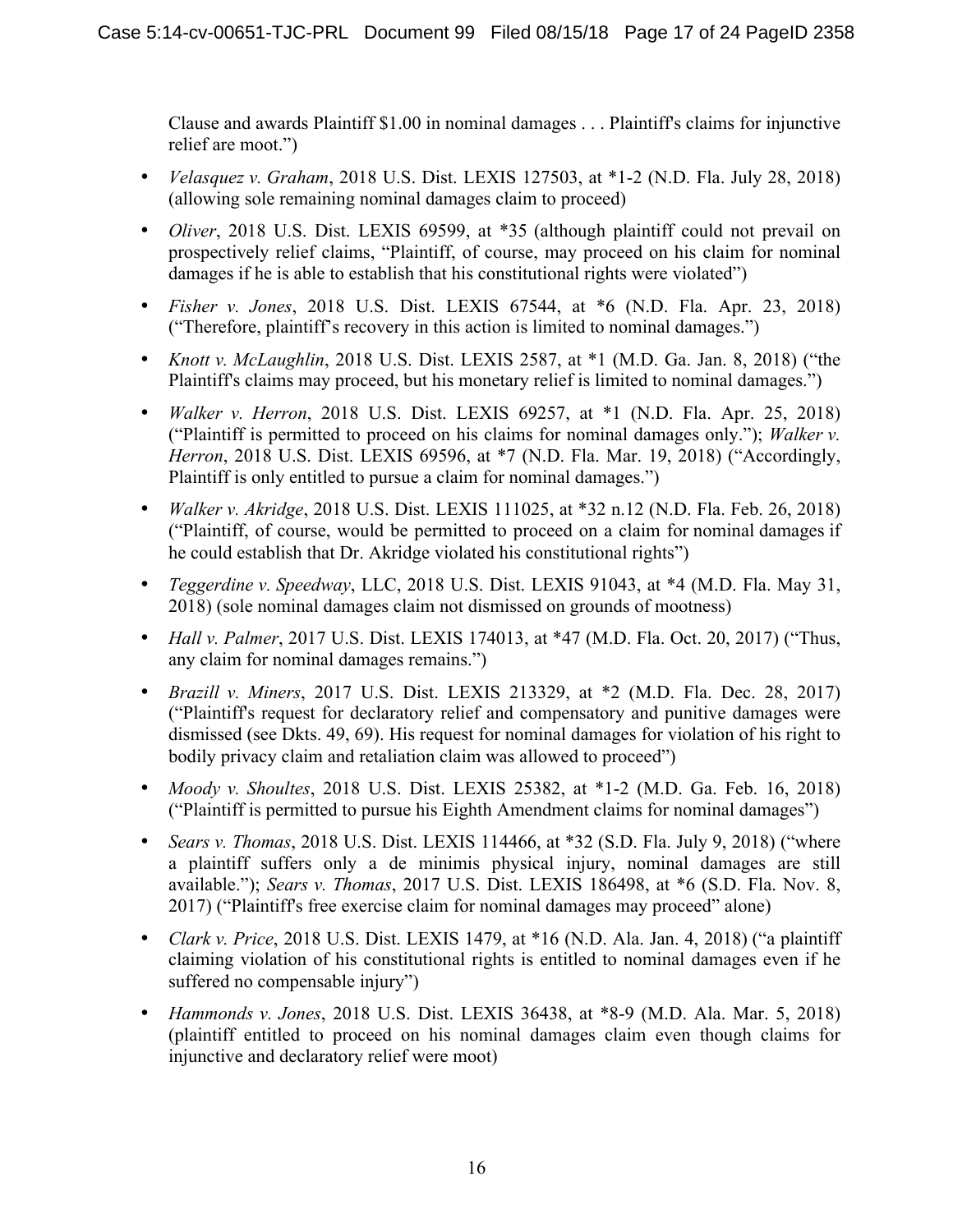- *Young v. Smith*, 2018 U.S. Dist. LEXIS 119068, at \*40 (S.D. Ga. July 17, 2018) ("successful constitutional claimants . . . may still recover nominal damages.")
- *Rodriguez v. Jones*, 2018 U.S. Dist. LEXIS 128958, at \*3 n.1 (N.D. Fla. May 25, 2018) (noting that voluntary repeal of challenged law would "not necessarily moot this case if there were a basis for nominal damages")
- *Wilson v. Danforth*, 2018 U.S. Dist. LEXIS 9846, at \*4 (S.D. Ga. Jan. 22, 2018) ("Plaintiff's recovery was properly limited to nominal damages.")
- *Washam v. Bush*, 2018 U.S. Dist. LEXIS 49629, at \*2 (S.D. Ga. Mar. 26, 2018) ("Plaintiff should be allowed to proceed on his deliberate indifference and equal protection claims and seek nominal damages" on those claims)
- *Johnson v. New Destiny Christian Ctr. Church, Inc.*, 2018 U.S. Dist. LEXIS 130126, at \*19 (M.D. Fla. July 30, 2018) ("Nominal damages are appropriate")
- *Maciejka v. Williams*, 2017 U.S. Dist. LEXIS 182842, at \*45 (S.D. Fla. Nov. 2, 2017) ("Under these circumstances, Plaintiff is limited to nominal damages.")

# **C. Contrary to the City's argument, plaintiffs need not demonstrate a likelihood of recurrence to save a nominal damages claim from mootness, although recurrence would be likely here if the Court vacates the nominal damage award.**

The City's analysis of *Flanigan's* exhibits a fundamental misunderstanding of mootness,

for it discusses at length the "voluntary cessation" exception, suggesting that Plaintiffs must prove a likelihood of recurrence to prevent their nominal damages claim from being moot. (Doc.94 at 3-8). But it is apodictic that "[a] claim for damages does not expire upon the termination of the wrongful conduct. Unlike declaratory and injunctive relief, which are prospective remedies, awards for monetary damages compensate the claimant for alleged past wrongs." *McKinnon v. Talladega Cnty., Ala.,* 745 F.2d 1360, 1362 (11th Cir. 1984) (citation omitted).<sup>16</sup> In 2016, the Eleventh Circuit reiterated that "demands for nominal damages are not

 <sup>16</sup> *Accord Philippeaux v. Apartment Inv. & Mgmt. Co*., 598 F. App'x 640, 643 (11th Cir. 2015) (finding claim for damages for past violation of FHA not moot where plaintiff vacated apartment where alleged violation occurred); *Clay*, 482 F.3d at 1303 ("Here, because KH Outdoor requested damages, the changes made to the ordinance do not moot KH Outdoor's challenge to the Old Sign Ordinance."); *Camp Legal Def. Fund, Inc. v. City of Atlanta*, 451 F.3d 1257, 1277 (11th Cir. 2006) (same); *Granite State*, 351 F.3d at 1119 ("Because Granite State has requested damages, however, the changes made to the ordinance do not make this case moot."); *Saleem v. Evans*, 866 F.2d 1313, 1316 (11th Cir. 1989) ("[T]he district court correctly concluded that Diaab's claim for injunctive relief against the warden of WCI is moot because Diaab is no longer incarcerated at WCI. Nonetheless, because his claim for damages remains alive, we are presented with a justiciable case or controversy."); *Lucky Dick Promotions, LLC v. Polk Cty*., 2016 U.S. Dist. LEXIS 152804, at \*11 (M.D. Fla. Nov. 3, 2016) (same); *Cross v. City of Sarasota*, 2016 U.S. Dist. LEXIS 152615, at \*3 (M.D. Fla. Nov. 2, 2016) (damage claim not moot by amendment).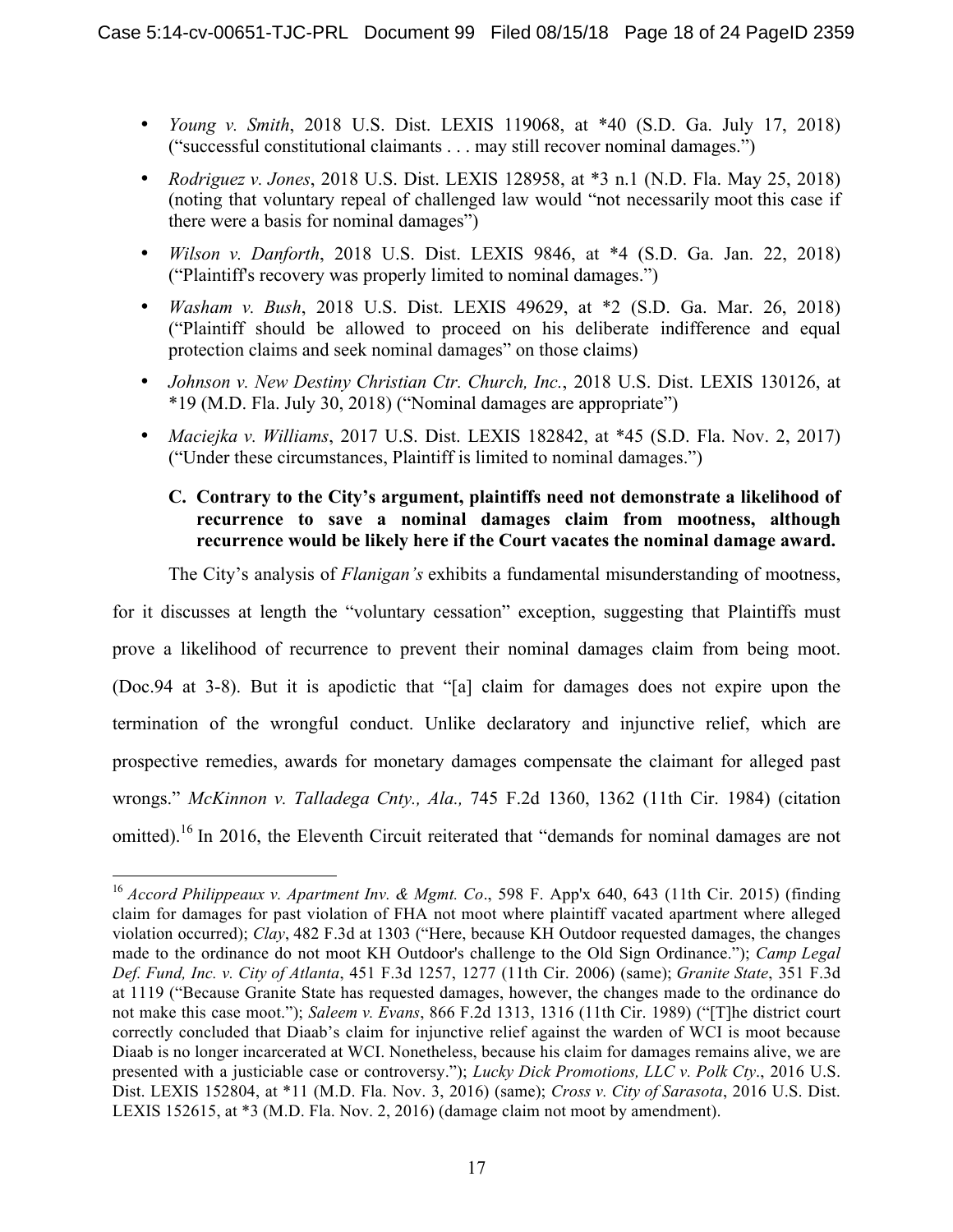moot" and remain "'the appropriate means of 'vindicating' rights" even "when injunctive or declaratory relief is unavailable." *Carver Middle Sch,*, 842 F.3d at 1330-31 (citations omitted).

The likelihood of recurrence has no bearing on nominal damages, as the only question is whether a *past constitutional violation occurred* (which again, was not the case in *Flanigan's*). *See Tokyo*, 669 F. App'x at 532 ("The new ordinances cannot have mooted those damages claims because those claims concern harm that, allegedly, was already caused by the old ordinances."); *Naturist Soc'y, Inc. v. Fillyaw*, 958 F.2d 1515, 1519 (11th Cir. 1992) ("the claim for damages saves from mootness the Society's contention that the 'old' park regulations were unconstitutional as applied to it . . . because that claim [] seeks compensation for a past injury."); *FFRF v. New Kensington Arnold Sch. Dist*., 832 F.3d 469, 478 n.7 (3d Cir. 2016) ("The risk of future contact . . . does not factor into our analysis of whether there is standing to pursue nominal damages.") (citing *City of Los Angeles v. Lyons*, 461 U.S. 95, 105 (1983)). The Eleventh Circuit has frequently made clear: "when the plaintiff has requested damages, those claims are not moot." *Covenant Christian Ministries, Inc. v. City of Marietta*, 654 F.3d 1231, 1244 (11th Cir. 2011)."Relief if the form of damages for a past violation of constitutional rights is not adversely affected by the mootness doctrine." *Myrick v. United States Dep't of Veterans Affairs*, 2017 U.S. Dist. LEXIS 29669, at  $*20$  n.11 (M.D. Ala. Mar. 1, 2017) (citation omitted).<sup>17</sup>

*Flanigan's* did not abrogate or change this settled rule, and indeed, preserved it, *supra*.

Instructively, a year after *Flanigan's* was decided, the Eleventh Circuit once again declared:

"Although a case will normally become moot when a subsequent [law] brings the existing controversy to an end, when the plaintiff has requested damages, *those claims are not moot*." [*Marietta*, 654 F.3d at 1244]. Unlike claims for declaratory and injunctive relief, which are inherently prospective in nature, "a claim for money damages *looks back in time and is intended to redress a past injury*." *Adler*, 112 F.3d at 1477. Because an "appellant['s] claim for money damages *does not depend on any threat of future harm*, [the] claim remains a live controversy." *Id.* at 1478.

*Checker Cab*, 2018 U.S. App. LEXIS 21729, at \*11-13. In *Checker Cab*, the plaintiffs sought

 <sup>17</sup> *See also Univ. of Tex. v. Camenisch*, 451 U.S. 390, 393-94 (1981); *Lee v. Estes*, 2017 U.S. Dist. LEXIS 17480, at \*10 (N.D. Ala. Feb. 8, 2017) ("The plaintiff's claim for monetary, albeit nominal damages, is not moot."); *Floyd v. Williams*, 2016 U.S. Dist. LEXIS 179903, at \*7-8 (S.D. Ga. Dec. 29, 2016).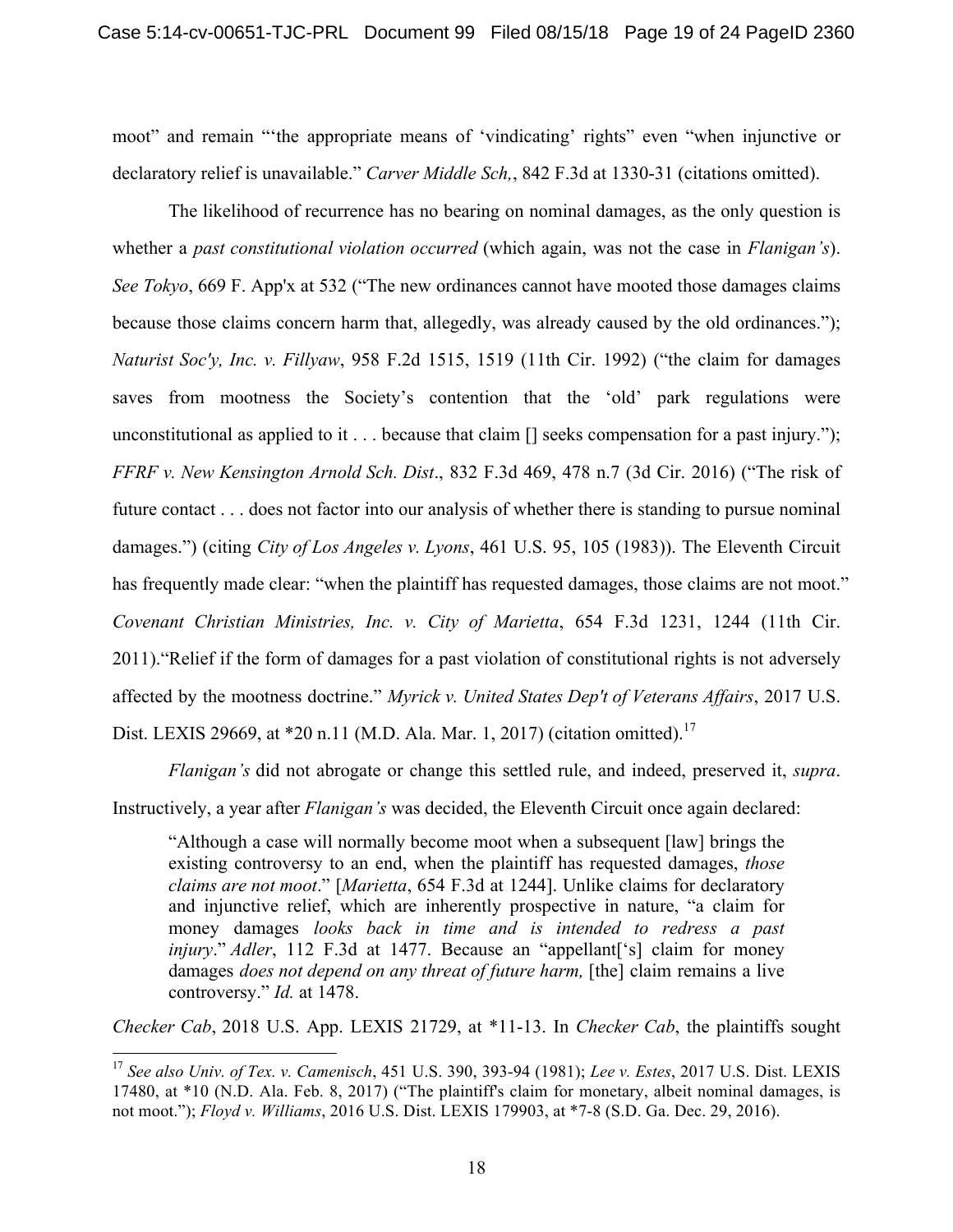declaratory and injunctive relief, as well as damages, in their equal protection challenge to a county's ordinance. *Id.* The ordinance was repealed. Relying on *Flanigan's*, the court ruled that the repealed ordinance "is incapable of sowing future harm, mooting the Medallion Holders' claims for declaratory and injunctive relief." *Id.* "However, because the Medallion Holders also sought damages," the court held that "those claims are not moot." *Id.* Thus, the Plaintiffs here were not required to demonstrate recurrence to maintain their nominal damages.

Nonetheless, Plaintiffs feel obligated to respond to the City's comment that its officials have gone even further than *Flanigan's* repeal of legislation, "unequivocally demonstrating their commitment not to engage in the type of conduct about which Plaintiffs complained." (Doc.94 at 5). This argument is meritless to the point of being frivolous. As this Court found: "*Even after the Vigil*, the Mayor continued to applaud the effort, appearing in media outlets to discuss this lawsuit and the recent Vigil." (Doc.88 at 13 n.8) (emphasis added). "The day after the Prayer Vigil, congratulatory emails circulated within the Ocala Police Department, thanking the Chief, Captains, Officers, Chaplains, and Ms. Haynes for their efforts regarding the Prayer Vigil." (Doc.88 at 20) (Doc. 54-32). And at his deposition, the Mayor maintained his position:

Q: Can the police chief state, on [Ocala Police Department] letterhead, that people should believe in God? A: Yes.

Q: [A]s far as you're concerned, if the police chief wants to put out something on letterhead saying that you should believe in God or that you should believe in Jesus, that's fine? A: He can do that.

Q: So as far as you're concerned, they [the Ocala Police Department] could have another vigil such as that one next week if they wanted to? A: Sure.

Q: And the chief could post another letter saying that there is something that requires fervent prayer in the city? A: Yes.

(Doc.88 at 13-14 n.8). Additionally, Mayor Guinn acknowledged "that he had the authority to instruct that Ocala Police Department Chaplains not lead prayers at the Prayer Vigil or attend in Ocala Police Department Chaplain uniforms, but he did not consider doing any of that because he believed those actions were permitted under the Establishment Clause." (Doc.88 at 15).

In *Flanigan's*, by contrast, the "City Council itself passed a resolution expressly 'disavow[ing] any intent to reenact [the Ordinance] or any similar regulation.'" 868 F.3d at 1262*.*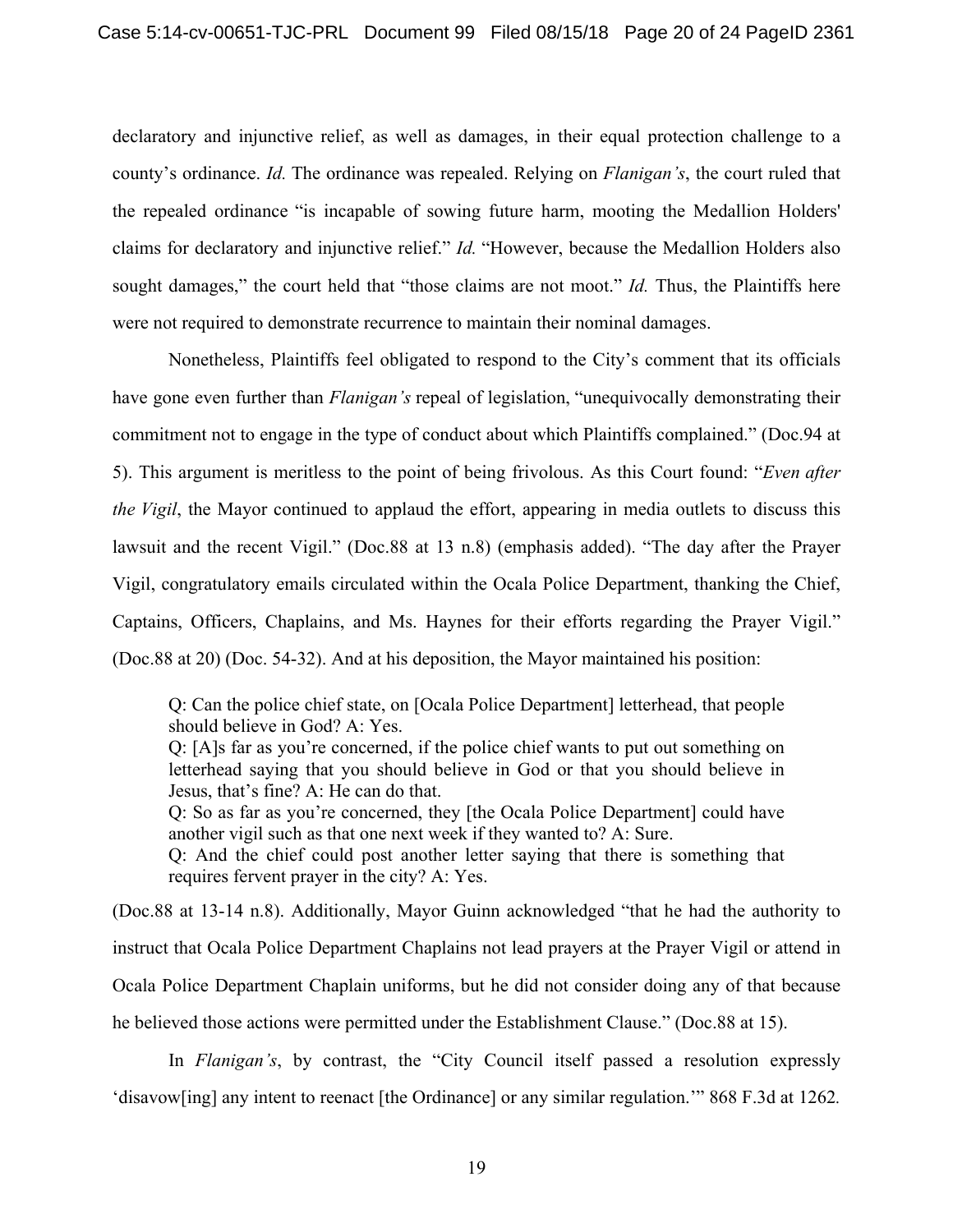There was "very substantial evidence" that there was "no reasonable expectation that the same or a similar provision will be reenacted." *Id.* at 1260. The "repeal itself was passed unanimously with all members present." *Id.* "Additionally, the City has offered persuasive explanations, not dependent upon this litigation, to explain its course of conduct in repealing the Ordinance." *Id.*  Further, the city in *Flanigan's* "*conceded* that [the past legislation] is unnecessary to accomplish one of the key goals of passing it: elimination of the harmful secondary effects of shops that sell the banned devices." *Id*. at 1261 (emphasis added). The City here has done nothing of the sort.

#### **D. The City's standing arguments are meritless.**

The City's attempt to rehash its standing arguments is unavailing. (Doc.94 12-13). This Court thoroughly and soundly rejected the City's standing arguments (Doc.88 at 23-28), and the City presents nothing new. Moreover, Rule 60(b) is an improper vehicle for rehashing these arguments, which instead must be raised on its appeal. And again, even assuming, *arguendo*, that this Court's exercise of jurisdiction was erroneous, and even assuming that Rule 60(b) could be used as a substitute for an appeal, for the City to prevail under  $60(b)(4)$ , it would have to prove that this Court's exercise of jurisdiction was an egregious usurpation of power. *Espinosa*, 559 U.S. at 270-71. This, the City has failed to do.

#### **IV. Conclusion**

For the foregoing reasons, Plaintiffs respectfully request that the Court deny the City's Rule  $60(b)$  motion and grant Plaintiffs' attorneys fees incurred by responding to the same.<sup>18</sup>

Respectfully submitted,

August 15, 2018

<sup>&</sup>lt;sup>18</sup> Plaintiffs request that the Court add the fees incurred in responding to this Motion to the Plaintiffs' pending fee motion (Doc.90). Ms. Miller spent 57.75 hours researching and analyzing cases, drafting, and revising Plaintiffs' response to the City's Rule 60 Motion. Mr. Niose spent 3 hours reviewing and editing Ms. Miller's draft, as well as discussing initial strategy with Ms. Miller. Based on the reasonable hourly rates claimed in Plaintiffs' Motions for attorneys' fees (\$350 for Ms. Miller and \$450 for Mr. Niose), Plaintiffs seek \$21,562.5 in addition to the amount sought in the Motion for Fees. Plaintiffs remind the Court that such fees go directly to the American Humanist Association's legal center to support future *pro bono* civil lawsuits that seek to vindicate fundamental constitutional rights.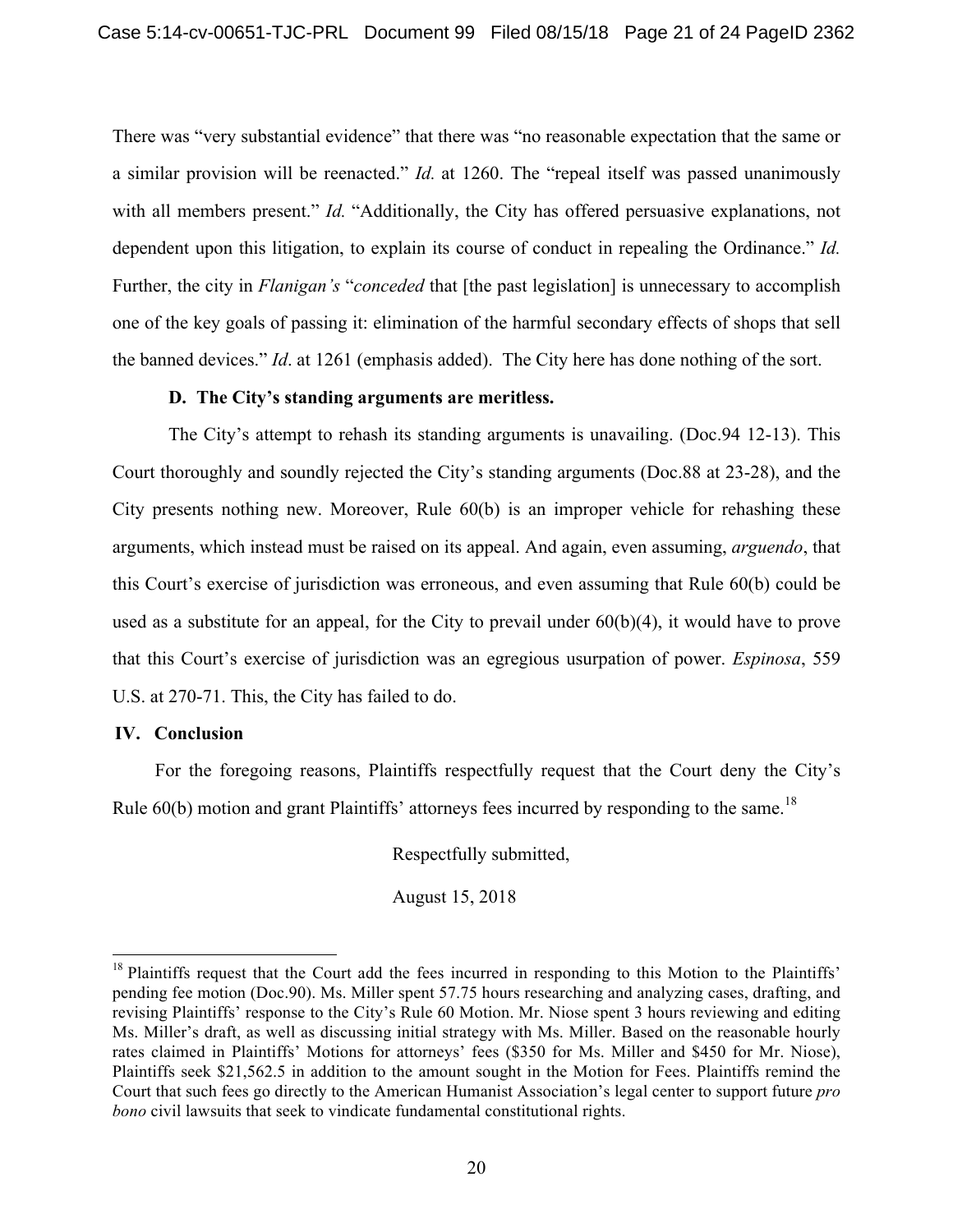*/s/ Monica L. Miller*

MONICA L. MILLER Attorney for Plaintiffs American Humanist Association 1821 Jefferson Place NW Washington, DC, 20036 Telephone: (202) 238-9088 Facsimile: (202) 238-9003 Email: mmiller@americanhumanist.org CA Bar: 288343 / DC Bar: 101625

David A. Niose Attorney for Plaintiffs American Humanist Association 1821 Jefferson Place NW Washington, DC, 20036 Telephone: (202)-238-9088 Facsimile: (202)-238-9003 Email: dniose@americanhumanist.org MA Bar: 556484/ DC Bar 1024530

Heather Morcroft Attorney for Plaintiffs 331 S. Wymore Rd. Winter Park, FL, 32789 Telephone: 407-325-0585 FL Bar: 0709859 Email: hmorcroft13@gmail.com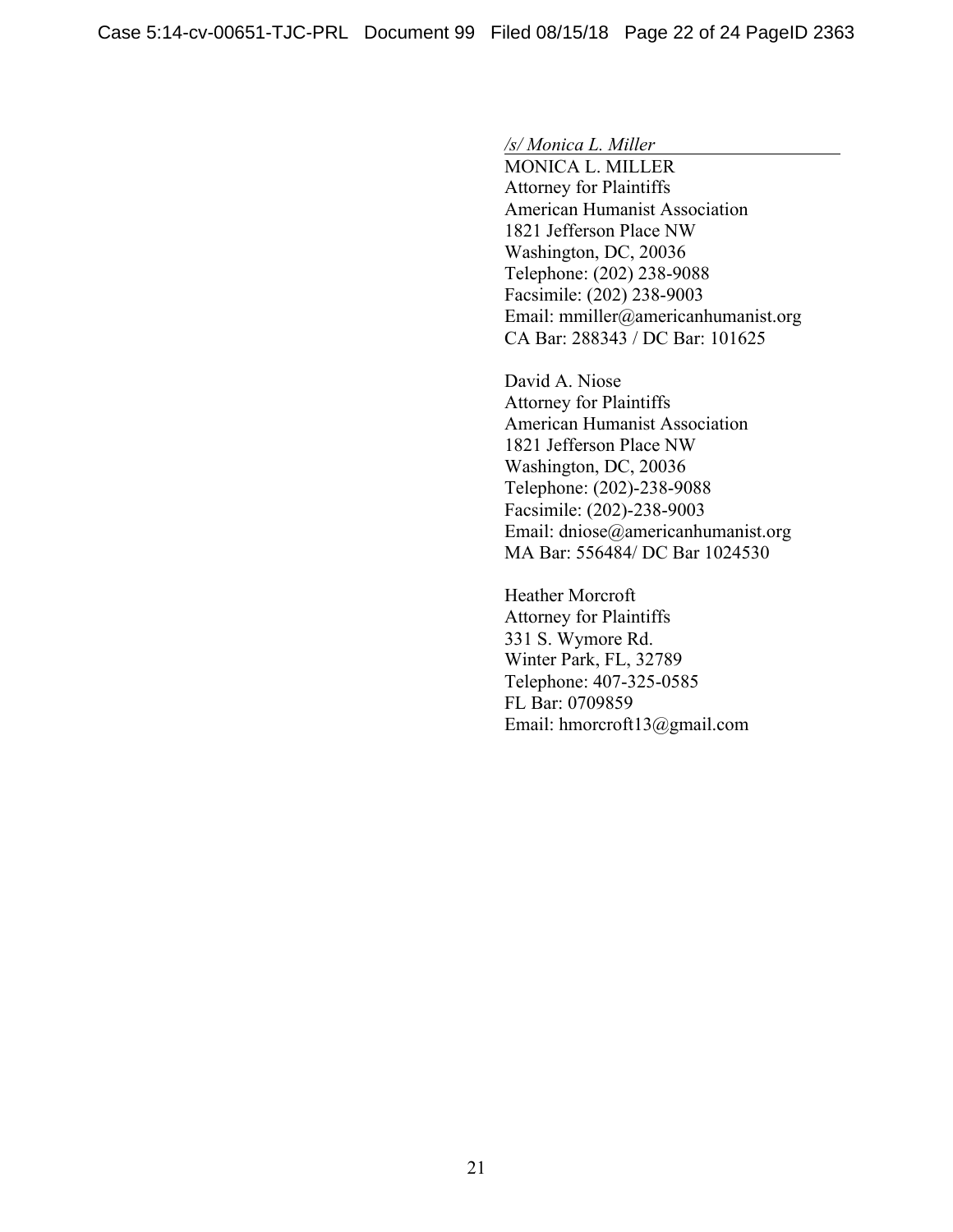### **CERTIFICATE OF SERVICE**

I certify that I electronically filed the PLAINTIFFS' OPPOSITION TO DEFENDANTS' MOTION FOR RELIEF with the Clerk of the Court using the CM/ECF system, which will provide notice to the following CM/ECF participant(s):

Abigail A. Southerland American Center for Law and Justice 625 Bridge Avenue, Suite 105, Box 121 Franklin, TN 37064 800/296-4529 Fax: 615/599-5189 Email: asoutherland@aclj.org

Carly F. Gammill American Center for Law & Justice 625 Bakers Bridge Avenue Suite 105-121 Franklin, TN 37064 800/296-4529 Fax: 315/599-5189 Email: cgammill@aclj-dc.org

Francis J. Manion American Center for Law & Justice 675 New Hope Road PO Box 60 New Hope, KY 40052 502/549-7020 Fax: 502/549-5252 Email: fmanion@aclj.org

George Franjola Gilligan, Gooding & Franjola, PA 1531 SE 36th Ave Ocala, FL 34471 352/867-7707 Fax: 352/867-0237 Email: gfranjola@ocalalaw.com

Olivia F. Summers American Center for Law & Justice 1000 Regent University Drive, RH 422 Virginia Beach, VA 23464 757/226-2489 Fax: 757/226-2836